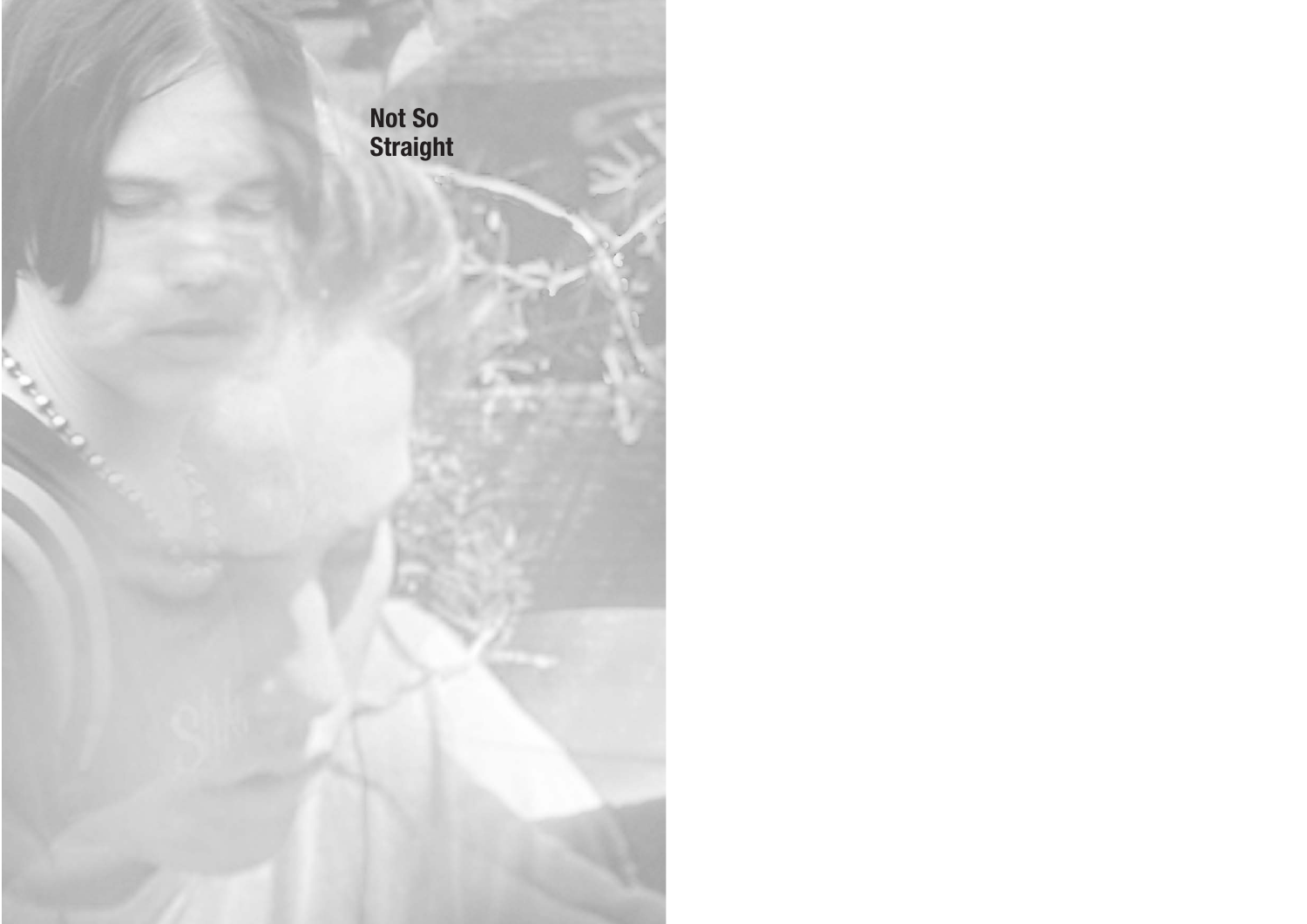# **Not So Straight**

**A national study examining how Catholic Schools can best respond to the needs of same sex attracted students**

**Father Peter Norden, S.J.**



**Jesuit Social Services Standing in solidarity with those in need Expressing a faith that promotes justice**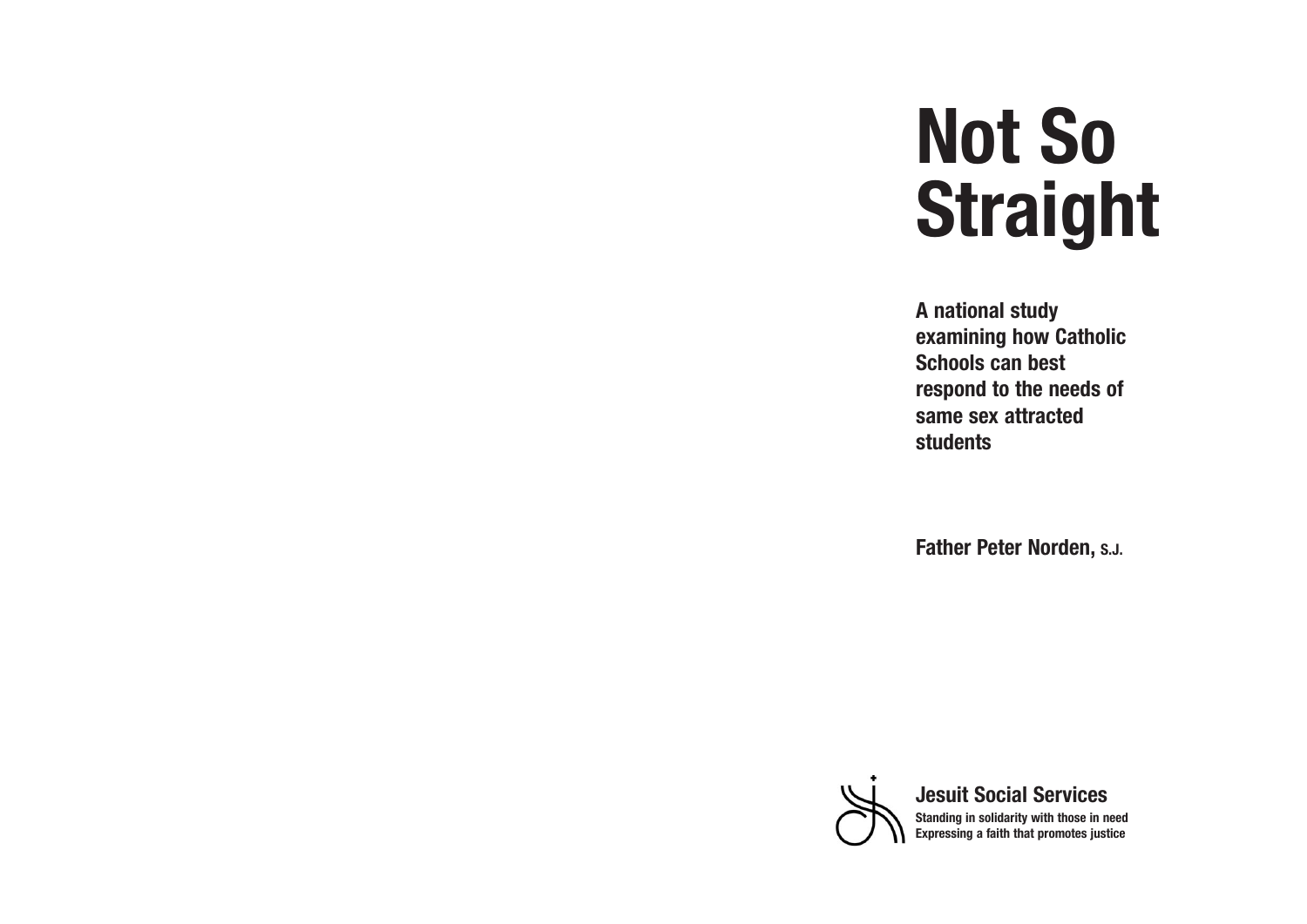# **Acknowledgements**

This project was funded with a grant from the Reichstein Foundation, a philanthropic foundation that has as its purpose: Change, not Charity.

Jesuit Social Services also wishes to thanks the Australian Conference of the Leaders of Religious Institutes (ACLRI) for their support with undertaking the consultation stage of this project.

We are indebted to staff involved in Catholic Education throughout the countr y without whose assistance and cooperation this study would not have been possible.

Our thanks also to the Catholic Secondar y Schools personnel who participated in this national study, and to the staff of the Ignatius Centre for social policy and research, for their assistance to the Consultant, Father Peter Norden, S.J., in the preparation of this report.

**Not So Straight** is published by The Ignatius Centre for Social Policy and Research the policy and research arm of **Jesuit Social Services** 371 Church Street (PO Box 271) Richmond Vic 3121

Author: F ather Peter Norden, S.J. Published: *September* 2006. ISBN: 0 9577803 4 6

Jesuit Social Services 2006-07-21 This publication is copyright. Except in accordance with the provisions of the Copyright Act, no part of this document may be reproduced by any process without the written permission of Jesuit Social Services.

Design: John van Loon Printer: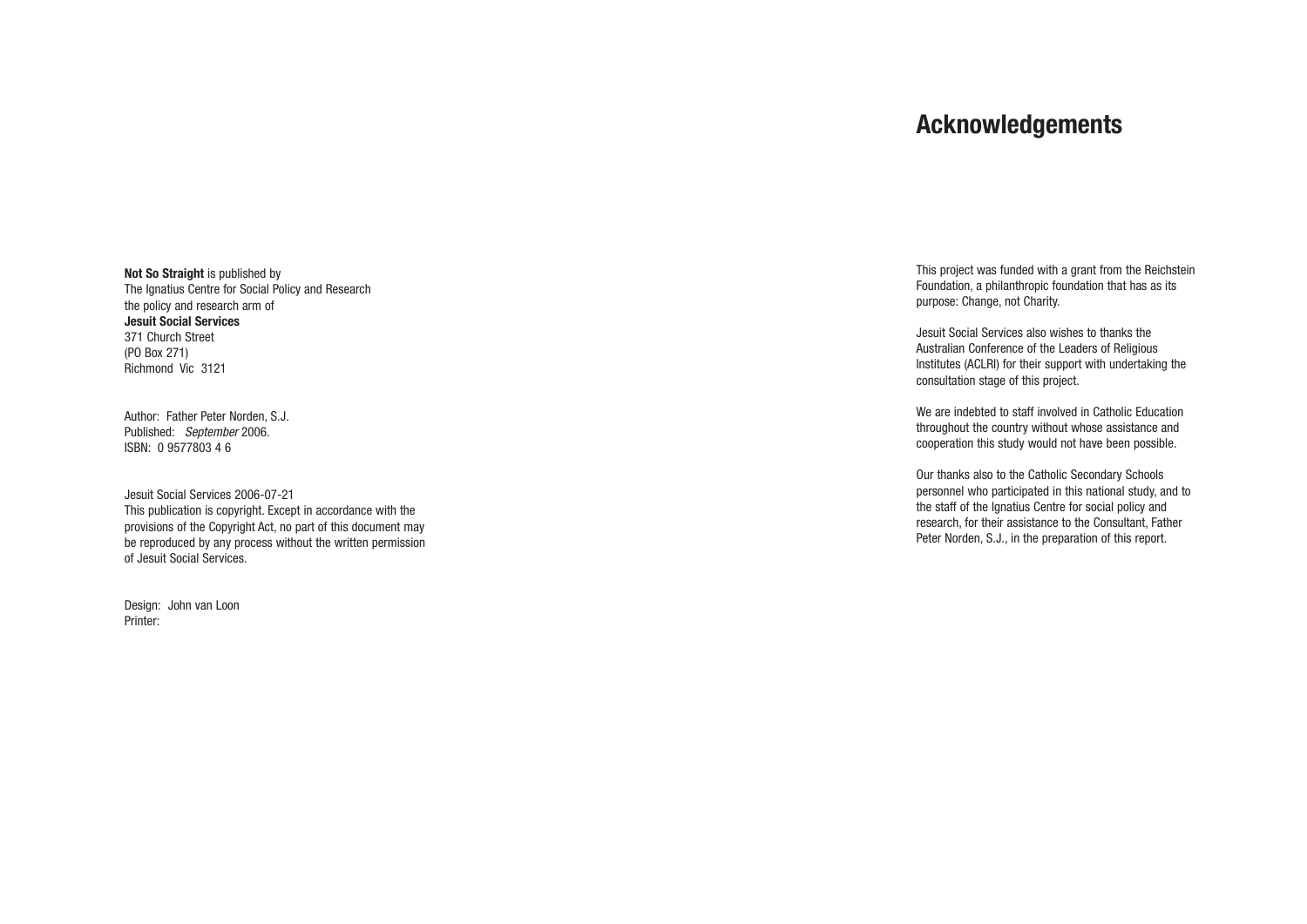# **Contents**

#### **PREFACE** 11

## **1** HOW THE CONSULTATION WAS UNDE

## **2** PROMOTING A SAFE SCHOOL ENVIR **STUDENTS IN CATHOLIC SECONDARY**

- 2.1 The National Catholic School System
- 2.2 The National Safe Schools Framework
- 2.3 Same sex attracted students and safe
- 2.4 The importance of upholding a Cathol

## **3 LITERATURE REVIEW**

- 3.1 Why same sex attracted students pref
- 3.2 Challenges facing Catholic education
- 3.3 What is homophobia?
- 3.4 The experience of same sex attracted
- 3.5 The importance of addressing same sex at the importance of addressing same Curriculum
- 3.6 Links between discrimination and self-
- 3.7 Same sex attraction and drug use
- 3.8 Social isolation and the need for supp
- 3.9 Implications for Catholic School Curric

## **4 KEY ISSUES EMERGING FROM THE C**

- 4.1 Pastoral care and welfare and counsel
- 4.2 Staff Development and Training
- 4.3 School Curriculum and availability of
- 4.4 The fostering and sustaining of an inclusive 10
- 4.5 Integration of four levels of intervention required

| <b>ERTAKEN</b>                                                                       | 15                         |
|--------------------------------------------------------------------------------------|----------------------------|
| <b>ONMENT FOR ALL</b><br>Y SCHOOLS                                                   |                            |
| K<br>school environments<br>lic School ethos                                         | 19<br>20<br>21<br>22       |
| fer to remain hidden                                                                 | 23<br>23<br>25             |
| I youth<br>sex attraction in School                                                  | 25                         |
| f-harming behaviour<br>ort<br>culum                                                  | 26<br>28<br>29<br>30<br>31 |
| <b>CONSULTATION</b>                                                                  |                            |
| Iling services<br>information and resources<br>clusive school culture<br>hariunar nr | 33<br>35<br>38<br>40<br>42 |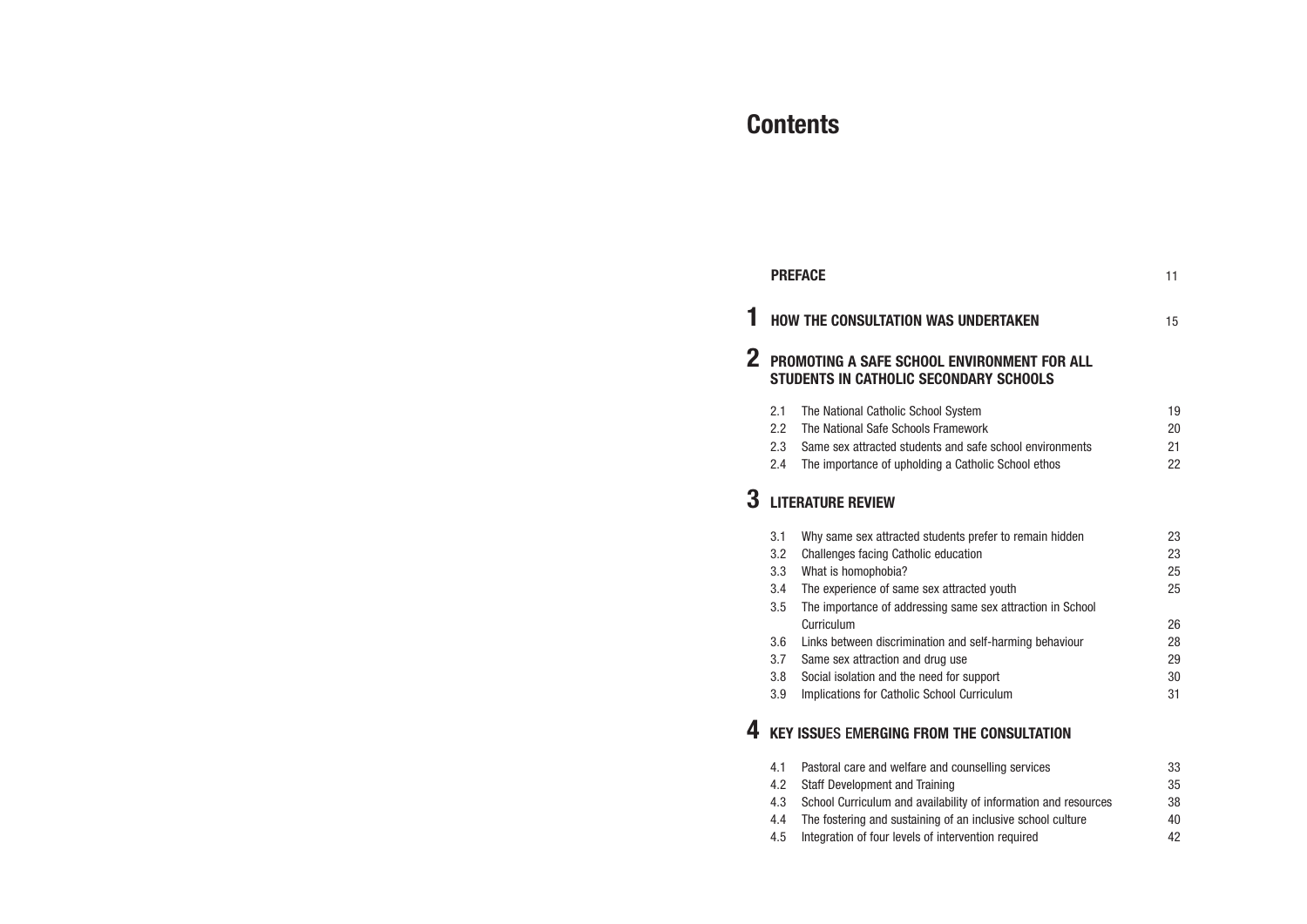# **5 CASE STUDIES ILLUSTRATING GOOD PRACTICE**

|   | 5.1  | A tragic loss of life                              | 45 |
|---|------|----------------------------------------------------|----|
|   | 5.2  | Helping to modify confronting behaviour            | 46 |
|   | 5.3  | Improving practices in providing pastoral care     | 47 |
|   | 5.4  | Different cultural backgrounds                     | 48 |
|   | 5.5  | Correcting inappropriate behaviour                 | 49 |
|   | 5.6  | A parent education evening                         | 50 |
|   | 5.7  | Catholic moral values and homosexuality            | 51 |
|   | 5.8  | Addressing whole of school culture                 | 52 |
|   | 5.9  | Creating a safe, supportive, nurturing environment | 53 |
|   | 5.10 | Broadening he definition of "an invited friend"    | 54 |
|   | 5.11 | Organising a Staff Development Training Program    | 55 |
|   |      |                                                    |    |
| 6 |      | IMENDATIONS FOR CREATING AND MAINTAINING A SAFE    |    |

AND SUPPORTIVE WHOLE SCHOOL LEARNING ENVIRONMENT 56

God created humankind in his image, in the image of GOD HE CREATED THEM; MALE and female he created them… GOD SAW EVERYTHING THAT HE had made, and indeed, it was VERY GOOD.

**BIBLIOGRAPHY** 59



GENESIS 1:27, 31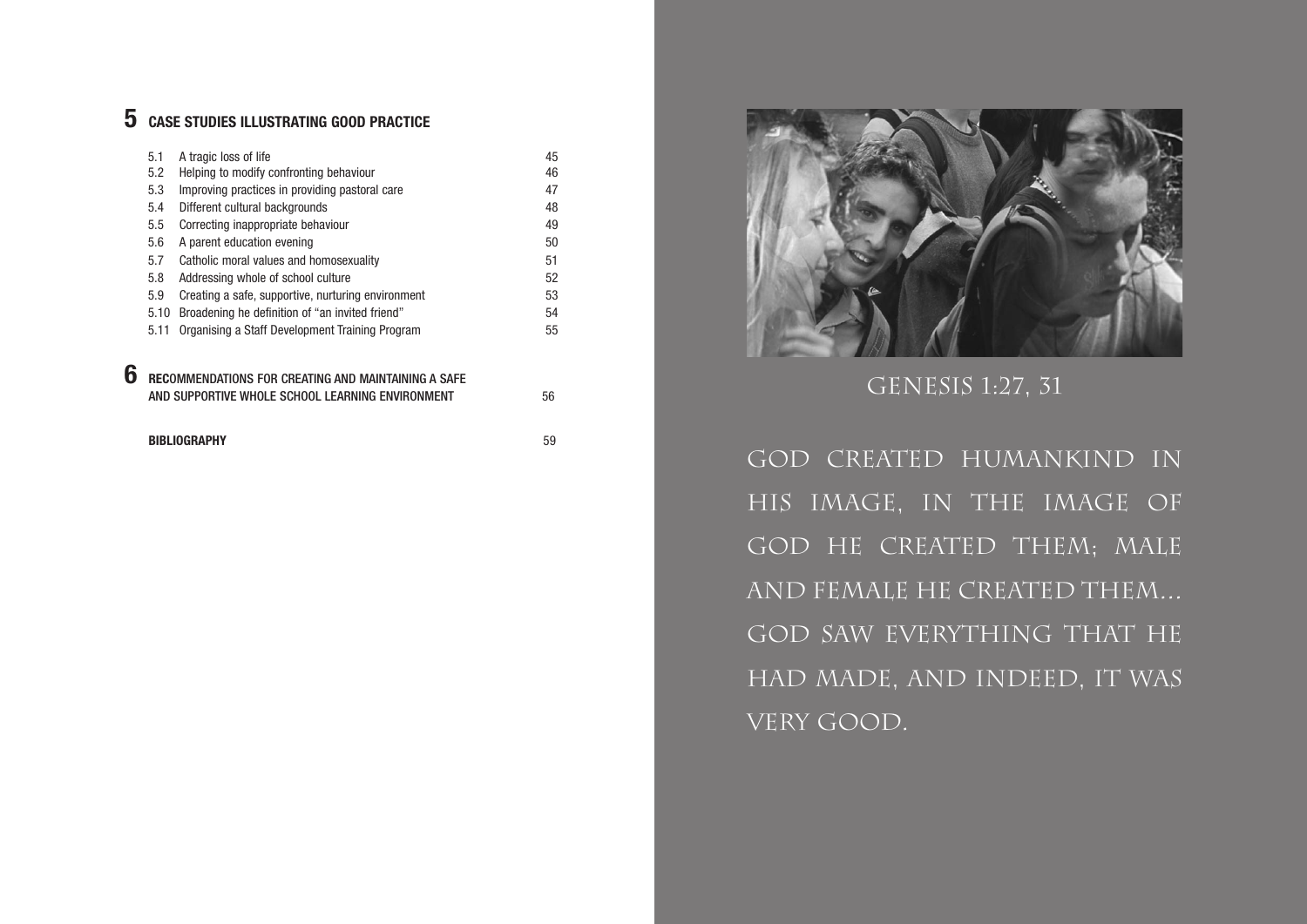## **Preface**

The Christian Church believes that every person is made in the image and likeness of God. The human person is defined in the first chapter of the Book of Genesis on the basis of a relationship with God.

This report, prepared as a resource and training document for school administrators in Catholic schools, focuses on the needs of "same sex attracted students" among the 660,000 students who attend Catholic schools in Australia today.

The term "same sex attracted" is preferred to the descriptive word "homosexual", in keeping with the teaching of the Church as expressed in the 1986 *Letter to the Bishops of the Catholic Church on the Pastoral Care of Homosexual Persons* from the Congregation for the Doctrine of the Faith, which said:

The human person, made in the image of likeness of God, can hardly be adequately described by a reductionist reference to his or her sexual orientation. Everyone living on the face of the earth has personal problems and difficulties, but challenges to growth, strength, talents and gifts as well. Today, the Church provides a badly needed context for the care of the human person when she refuses to consider the person as a "heterosexual" or a "homosexual" and insists that every person has a fundamental identity: a creature of God, and by grace, His child and heir to eternal life.

Certainly, the term "same sex attracted" is more appropriate when used in relation to adolescents, since the experience of same sex attraction certainly does not indicate in all cases a fixed, or lasting, homosexual orientation.

This report is the second in a series to highlight good practice in Catholic schools. The first, Keeping Them Connected, was presented to Catholic school administrators in March 2005 by The Ignatius Centre, the research and policy arm of Jesuit Social Services. That report highlighted "good practice" among Australian Catholic secondary schools in response to incidents of illicit drug use. It has since been used extensively as a resource and training document in workshops conducted throughout the country with Catholic school Principals.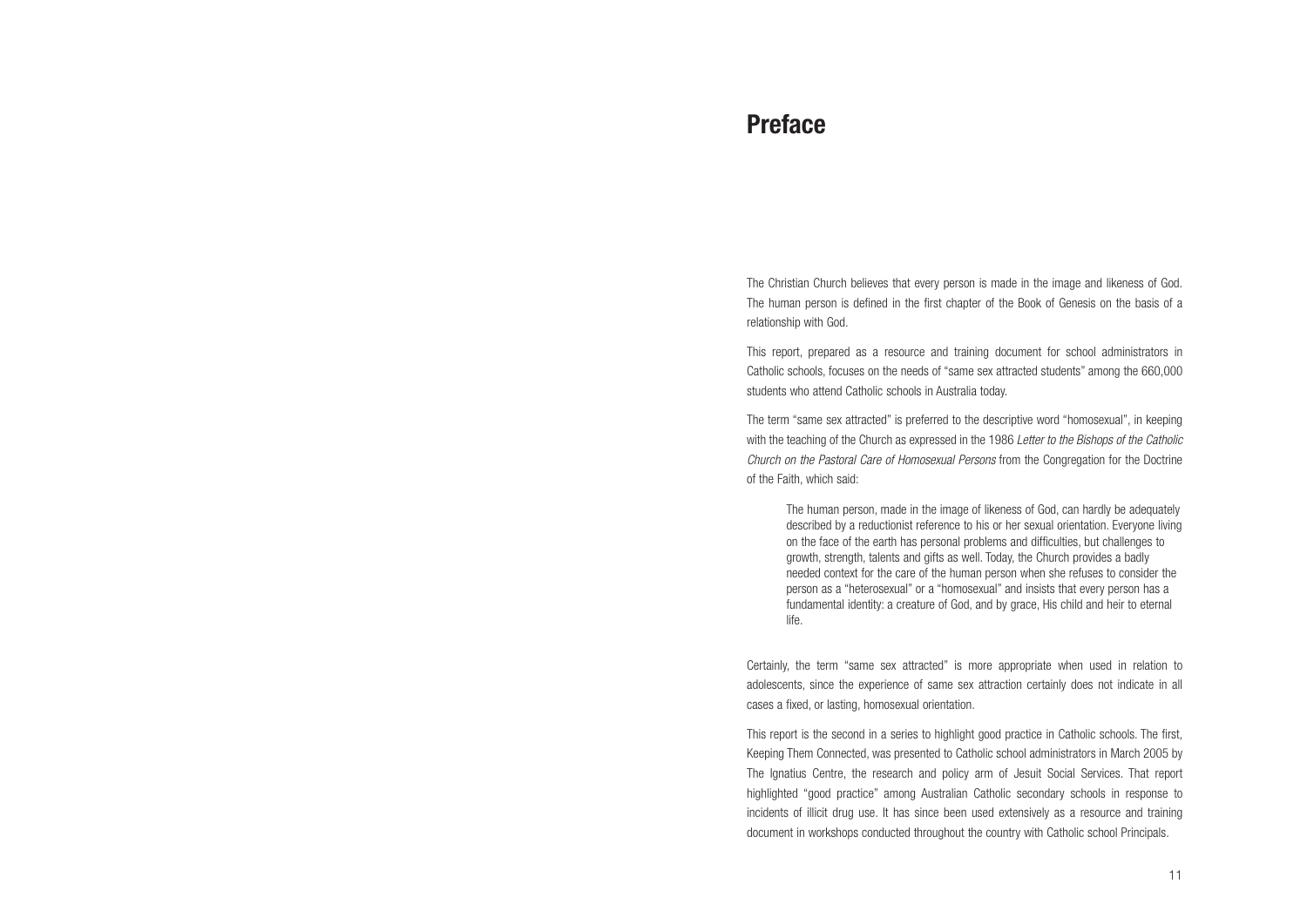The Catholic Church has maintained a very clear and consistent body of teachings, presuppositions and viewpoints regarding the expression of love and the question of human sexuality. These teachings have helped shape Catholic Church values and principles in relation to human sexuality and sexual expression. These values and principles have been central in the formulation of the recommendations presented in this publication.

It is critically important that such values and principles remain central in the formulation of pastoral practices that will create safe and nurturing learning environments for students in Australian Catholic secondary schools of the future.

**Father Peter Norden, S.J. Associate Director Jesuit Social Services**

The motivation for undertaking these two areas of research and consultation with the Catholic secondary school network arises from the experience of the direct service programs of Jesuit Social Services, working with young people in need, over the last thirty years.

**Not So Straight** highlights "good practice" among those Catholic secondary schools that have responded to the needs of such students. These are schools that have taken steps to make their campuses both safe and inclusive learning environments.

Being exposed through our Christian service ministry to young people who have significant mental health issues, who may resort to the use of illicit drugs, who are prone to self-harm and suicide, or whose behaviour all too often leads them into contact with the instrumentalities of the criminal justice system, has led Jesuit Social Services to recognise the need for preventative intervention.

**Not So Straight** is a national study examining how Catholic schools can best respond to the needs of same sex attracted students.

Such young people are well represented in our social service programs and are significantly over-represented in that group of young Australians who resort to self-harm or suicide. Yet in many schools same-sex attracted students remain completely invisible and there is a virtual absence of discussion on, and engagement with, the issue of homosexuality. This is despite two recent Australian studies that have identified 11 per cent (Hillier, Warr & Haste, 1996) and 8-9 per cent (Lindsay, Smith & Resenthall, 1997) of secondary school students as not exclusively attracted to people of the opposite sex.

While the report is intended as a resource and training document for Catholic school administrators, counsellors and teachers, it will clearly be of interest and value to those outside the Catholic education network.

The report identifies four inter-connected levels of possible intervention:

- Pastoral care, welfare and counselling of students
- Staff development and training
- School curriculum and availability of information and resources
- The fostering and sustaining of an inclusive school culture and the development of school/community relationships

While there exists a considerable body of work that deals with the needs of same sex attracted students, **Not So Straight** has been prepared with the specific needs of the Catholic school environment in mind.

#### 12 *Not So Straight Preface* 13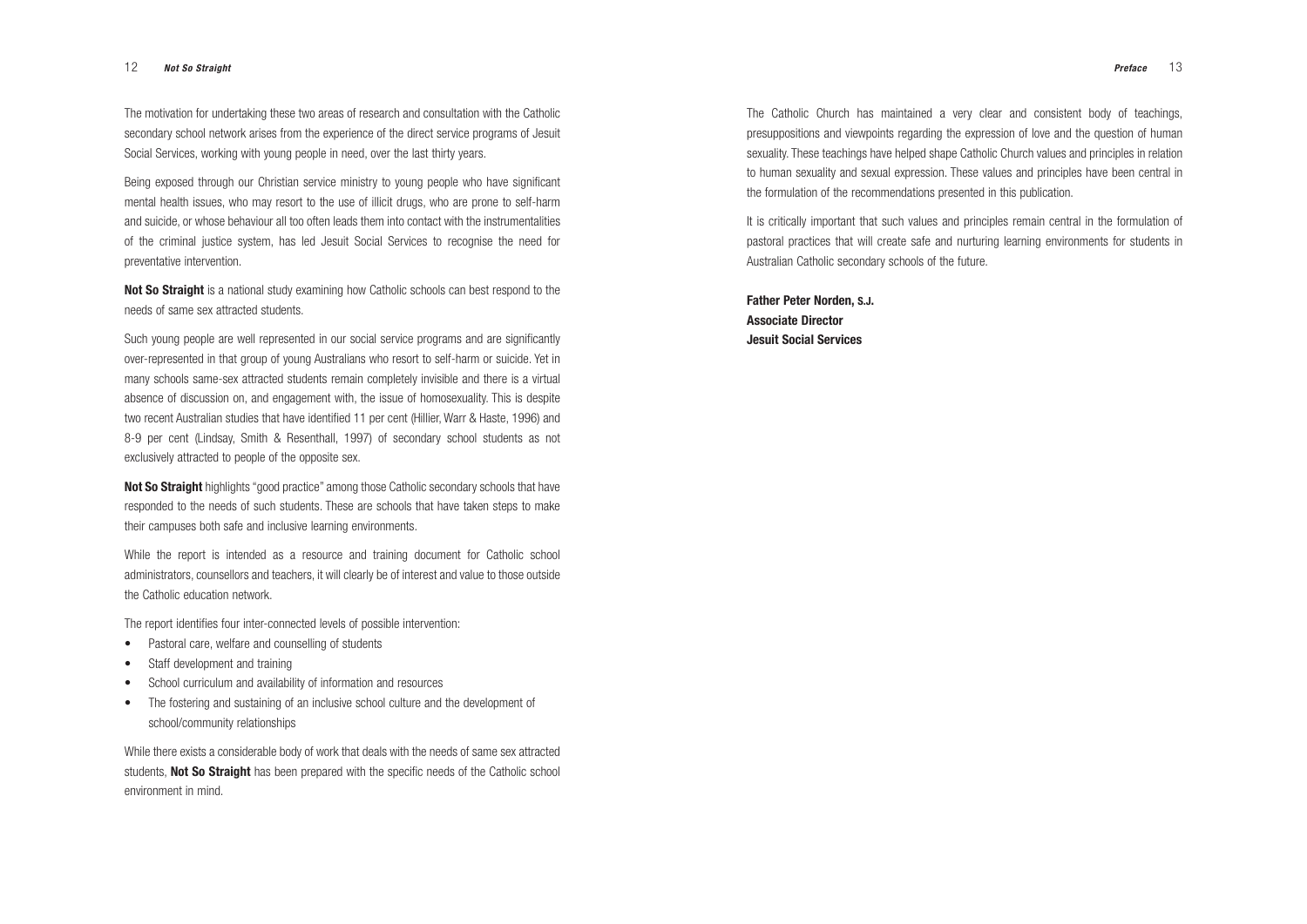# **How the consultation was undertaken**

This national research project was undertaken in consultation with a very wide range of personnel involved in the management and administration of Catholic education in each State and Territory of Australia.

The project built on our earlier consultation, *Keeping Them Connected,* which identified "good practice" in Catholic secondary schools around Australia in response to incidents of illicit drug use by students (Norden, 2005).

That consultation was funded by the Australian Government Department of Education, Science and Training and received in principle support from the Australian Catholic Education Commission.

This consultation was privately funded. Research staff from the Ignatius Centre, the policy and research arm of Jesuit Social Services, were assigned to assist the Consultant, Father Peter Norden, with the gathering of data and the assessment of information and reports.

In the consultation undertaken in the preparation of *Keeping Them Connected*, the Catholic Education Offices in each State and Territory were formally involved in the planning and the process of consulting personnel in the field.

The focus of this current report on the needs of same sex attracted students made it difficult for some Catholic Education Offices to engage with the process of consultation.

The issue of same sex attracted students and how the Catholic education system can best respond to their pastoral needs was not one which each of the States and Territories offices had formally dealt with.

It was discovered that some State and Territory Catholic Education Offices had encountered difficulties in formally devising a policy in relation to this matter, because of the perceived conflict with the Catholic Church's teaching about homosexuality.

When making preliminary approaches to these offices in relation to the planned research consultation, some senior staff showed considerable uncertainty and trepidation in assessing how their office might formally cooperate in the project.

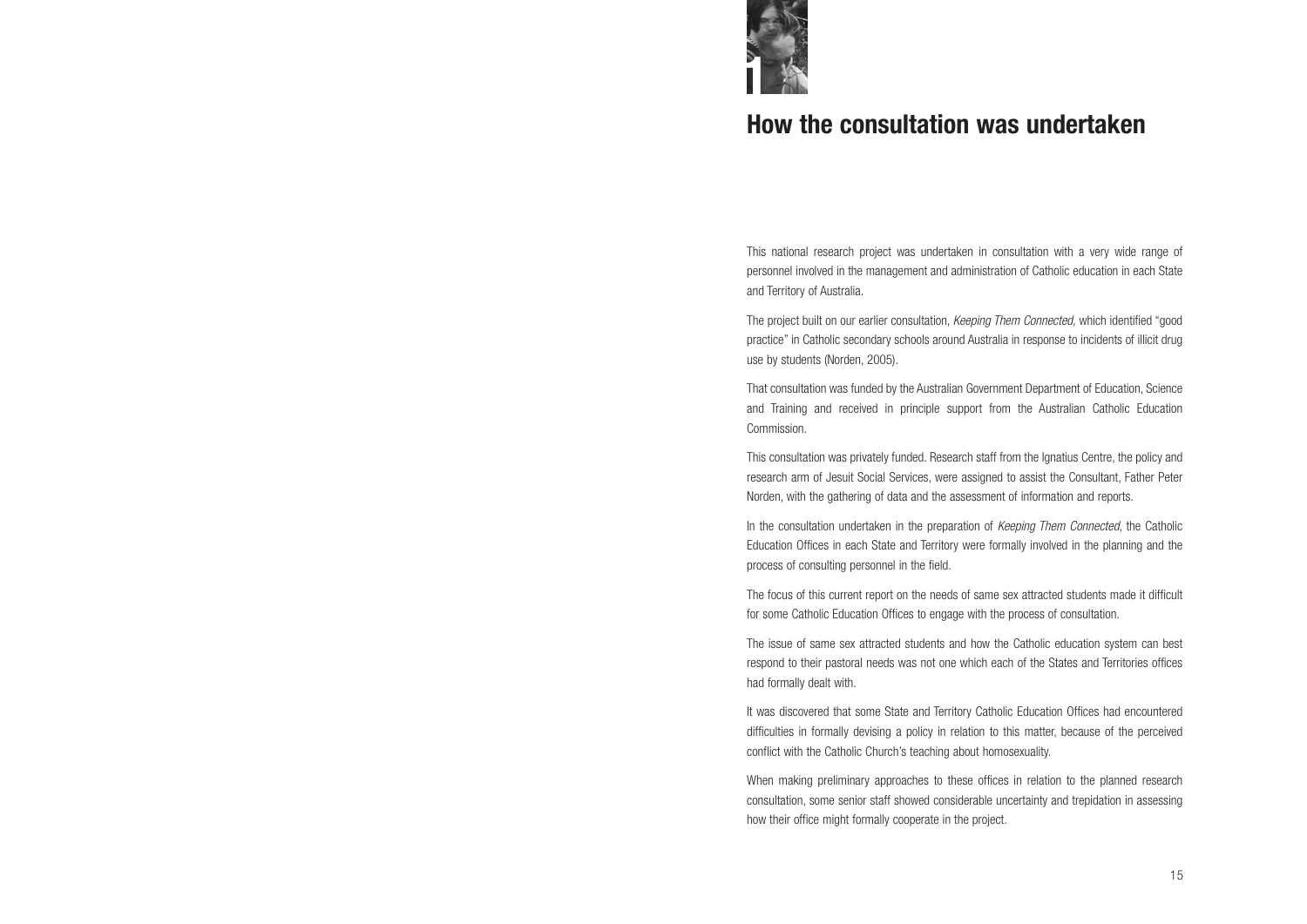All of the personnel consulted in Catholic Education Offices felt that this matter was one which needed urgent and careful attention. There was, however, significant variation in their capacity or willingness to take part in the consultation.

Some Catholic Education Offices had completed significant recent work in this field, for example in the Archdiocese of Brisbane: *Homophobia: Some Issues for the Catholic School;* and in the Diocese of Parramatta: *Sexual Health Matters: A Sexuality Resource for Catholic Secondary Schools.*

Other States and Territories were still considering ways in which they could make a constructive response themselves.

In addition to the Principals consulted, a further group of twelve senior teaching and administrative staff participated in the national consultation.

Fifteen welfare staff or welfare coordinators also met with the Consultant as part of this project.

Given the delicate and sensitive nature of the research task, the Consultant decided that it would not be appropriate to conduct focus groups of students as part of the consultation (as had been done in all States and Territories except Victoria on the previous consultation on drug incidents: *Keeping Them Connected).*

Instead, the Consultant met with twelve graduates of Catholic secondary schools in different States and Territories. These former students reflected on their experience of how their secondary schools responded, or failed to respond, to this issue in their lives and in the lives of their fellow students.

Again, without exception, all of the graduates from Catholic Secondary Schools felt that more could have been done, and more should now be done, to help all students apply the Catholic Church's moral teachings and pastoral practice to this important situation.

An advisory group was established to guide the Consultant in the shaping of the research approach and in the final stages of formulating the recommendations and the published report of the consultation. This advisory group was broadly representative of senior staff in Catholic Education Offices and experienced school Principals and student counsellors.

The Consultant did not use standardized survey forms, since the circumstances in each State and Territory varied so much, and the issues were different for senior policy staff, school Principals, welfare staff and former students.

In most cases the Consultant met directly with the individuals concerned, in some cases it was necessary to limit the interview to telephone contact because of distance and time limitations.

When the focus of this consultation was raised, without exception, senior staff of Catholic Education Offices around the country identified the issue of the pastoral care of same sex attracted students as a matter of considerable pastoral concern. They identified from their own experience a high correlation between this group of students in their care and high levels of self-harm, and in some cases youth suicide.

One senior staff member of the Catholic Education Office of a major metropolitan city indicated that his office was committed to cooperating in the project, but after several months delay in obtaining a response, the Consultant decided to pursue alternative avenues of assistance.

For this reason, the Australian Conference of the Leaders of Religious Institutes (ACLRI), the national peak body for the leaders of the Catholic Religious Orders and Congregations working in Australia, was seen as a more effective avenue for accessing school administrators, counseling staff and classroom teachers in relation to the needs of same sex attracted students in each State and Territory of Australia. The senior representatives of the Religious Orders and Congregations contacted were enthusiastic about cooperating in the research consultation.

A regional superior of one of the major teaching Congregations was appointed as a key liaison person from the Australian Conference of the Leaders of Religious Institutes and that person arranged for referrals to be made to schools in each State and Territory that were identified as having experience in dealing with the needs of same sex attracted students.

Visits were arranged to States and Territories during the months of June, July and August 2006, and in each State and Territory and a sample of secondary schools was identified to assist the Consultant during the investigative stage.

According to the latest statistics available (National Catholic Education Commission, 2005), there are 340 Catholic secondary schools in Australia, with a total of 304,184 students enrolled and 23,147 teaching staff employed.

The Principals of the Catholic secondary schools contacted were enthusiastic about contributing to the national consultation and in each case identified their need for resource material and guidelines that reflected Catholic moral values and pastoral principles in responding to the needs of same sex attracted students in their schools. More than forty Principals were consulted as part of this project.

In addition to staff from Catholic Secondary Schools in each State and Territory, key personnel working within several Catholic Education Offices were consulted as part of the research task. Fifteen senior staff were consulted from Catholic Education Offices.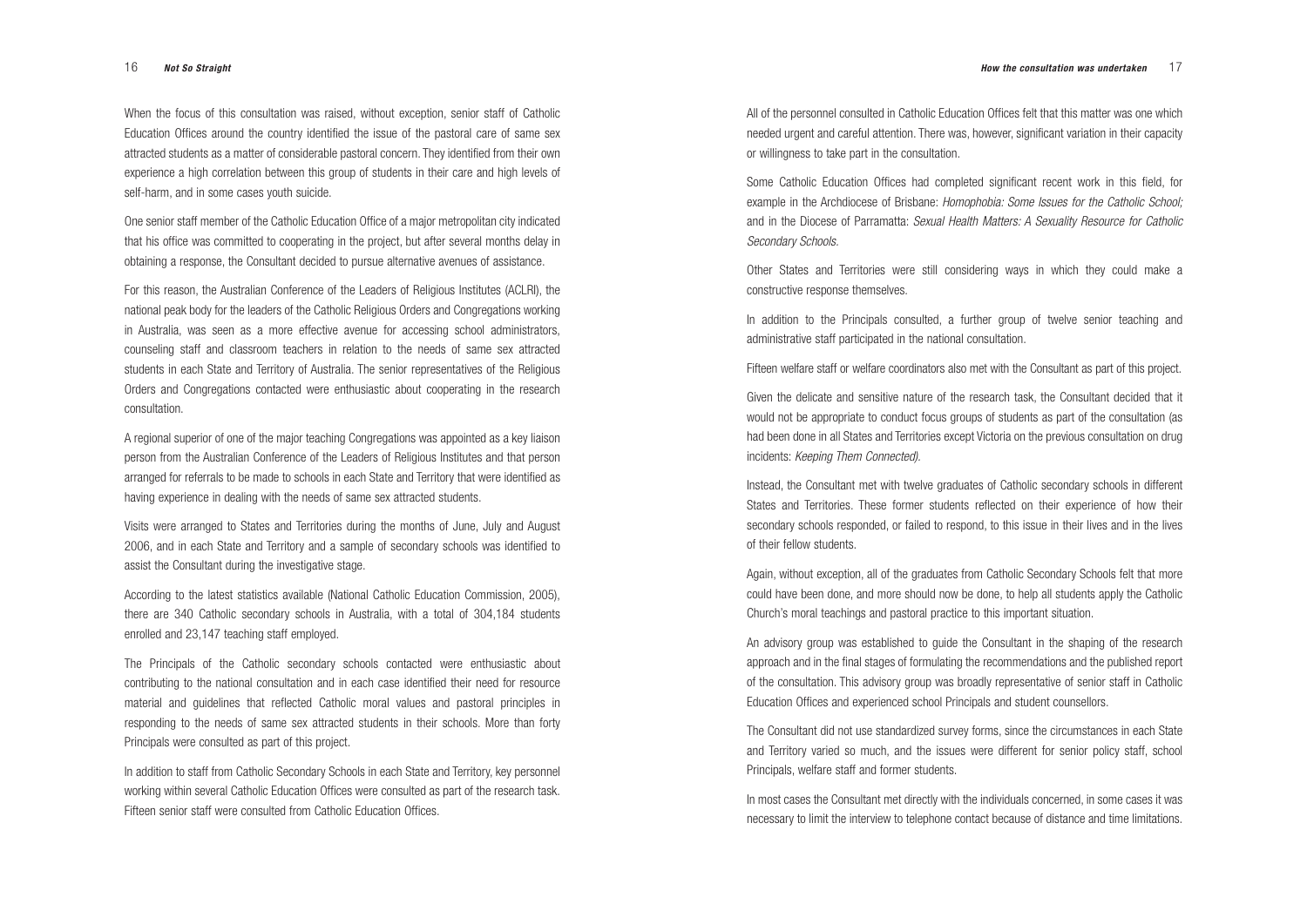# **Promoting a safe school environment for all students in Catholic Secondary Schools**

#### **2.1 The National Catholic Schools System**

Catholic schools around the country seek to establish learning environments for their students that are intellectually stimulating, consistent with gospel values, imbued with the Church's teaching and its mission, and nurturing the growth of each individual within a community of care.

Throughout Australia there are more than 1,600 Catholic schools, educating more than 660,000 students, representing approximately 20 percent of all students nationally. Approximately one in five school students in Australia attend Catholic schools.

#### **Table 1: Number of Catholic Schools and stude**

In each case the information that was sought included policies, procedures, programs and curriculum from either within the Catholic Education Offices or from within a Catholic secondary school that could be regarded as "good practice" in responding to the needs of same sex attracted students.

|            |                                                                   | <b>Students in</b>      |                    |  |  |
|------------|-------------------------------------------------------------------|-------------------------|--------------------|--|--|
|            | <b>Catholic Schools</b>                                           | <b>Catholic Schools</b> | <b>All Schools</b> |  |  |
|            | (Includes primary/secondary/combined/special levels of education) |                         |                    |  |  |
| <b>ACT</b> | 30                                                                | 17,132                  | 60,166             |  |  |
| <b>NSW</b> | 585                                                               | 236,654                 | 1,107,336          |  |  |
| <b>VIC</b> | 488                                                               | 179,913                 | 819,103            |  |  |
| <b>QLD</b> | 278                                                               | 104,584                 | 629,771            |  |  |
| <b>SA</b>  | 107                                                               | 44,640                  | 248,815            |  |  |
| <b>WA</b>  | 158                                                               | 60,170                  | 334,050            |  |  |
| <b>TAS</b> | 37                                                                | 12,830                  | 82,376             |  |  |
| <b>NT</b>  | 15                                                                | 4,668                   | 37,003             |  |  |
| Total      | 1,698                                                             | 660,591                 | 3,318,620          |  |  |

Source: Australian Bureau of Statistics, Schools, Australia, 2003, Cat No. 4221.0, Tables 2 & 4.

|  |  | ents in Catholic Schools in Australia |
|--|--|---------------------------------------|
|  |  |                                       |

Upon completion of the report, copies are to be made available to the Catholic Education Offices in each State and Territory of Australia. The published research report is intended to act as a resource document for the ongoing staff development of Principals and senior staff of Catholic Secondary Schools throughout Australia.

*Keeping Them Connected* (Norden, 2005) has already been used in training or in-service workshops for 135 Catholic secondary school Principals in Queensland, New South Wales, Victoria and South Australia since its publication. More than 1,500 copies of the report have been sold to personnel working within the Catholic education system.

This current report, *Not So Straight*, is intended to be used in the same way, providing the opportunity for Catholic secondary school Principals to learn from "good practice" already operational in Catholic secondary schools in different States and Territories of Australia.

The following chapter will address the challenge of how to promote a safe school environment for all students in Catholic secondary schools.

An extensive literature review has been conducted as part of the research task and this review highlights some of the most significant findings relevant to this area of need.

Included in the report is a further chapter identifying four key issues that emerged from the consultation and a further chapter outlining eleven case studies from schools in different locations around the country.

Finally, twenty-one recommendations are included in the final chapter.



# <sup>18</sup> *Not So Straight* **2**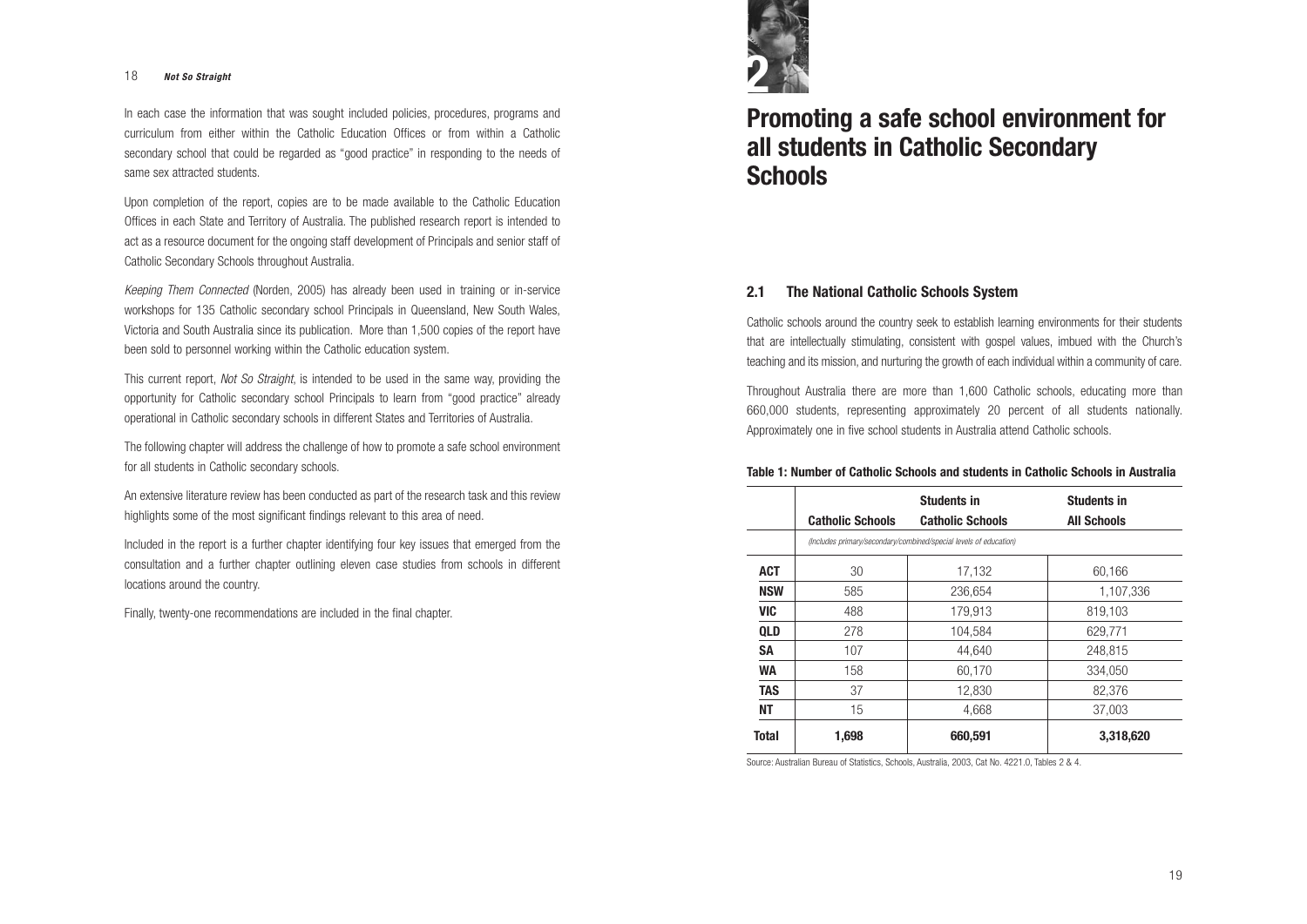Catholic schools not only work well within the National Safe Schools Framework, but they bring an additional body of principles, values and traditions that can add a new dimension to the guidelines presented in that framework.

The National Framework recognizes the importance of social attitudes and values, and how they impact on the behaviour of students in school communities.

It recommends approaches to establishing safe school environments that:

- Value diversity
- Contribute positively to the safety and well being of all members of the community
- Act independently, justly, cooperatively and responsibly in school, work and civic and family relationships
- Contribute to the implementation of appropriate strategies that create and maintain a safe and supportive learning environment.

#### **2.3 Same sex attracted students and safe school environments**

Students who are same sex attracted represent a group of students within the secondary school context who have particular needs. These needs must be recognized and respected to enable these students to participate and fully engage in a safe school environment.

The recognition of those needs does not necessarily mean that the students themselves must in any way be publicly recognized or identified, either through their own actions or the actions of other students or members of staff.

But the recognition that there are same sex attracted students in every secondary school in Australia, and most likely in every classroom or sporting team or activity group, means that an environment is established that respects diversity and refuses to tolerate behaviour that communicates or perpetuates disrespect or ignorance.

The public concern about the impact of bullying behaviour within a school context is not matched with the same awareness or concern about the impact of such behaviour on same sex attracted students.

It is critically important that as schools work to create a safe school learning environment for students, there is a recognition that same sex attracted students are one of the most significant groups at risk of being bullied.

- Providing guidance and advice to schools in the development of written policies;
- Encouraging and promoting whole-school approaches, including the involvement of parents through workshops, school boards and associations;
- Including child protection education in the school curriculum, as well as content that explores discriminatory behaviours through an understanding of social factors such as gender, race, sexuality, disability and religion;
- Providing professional development and training for school staff on methods of countering bullying and harassment;
- Providing specialist support for teachers who encounter or report abuse and who work with students who are persistently aggressive.

The importance of establishing and maintaining a safe learning environment is critical to facilitating the intellectual challenge and personal growth of the students in our schools.

In recent years, there has been considerable attention given to the need to address bullying within schools throughout Australia (Rigby & Thomas, 2002). Bullying has been shown to correlate to early school drop out and student self-harm.

The recent national youth survey by Mission Australia (2006) noted that one in three young people report bullying as a significant issue for them. Schools were generally the context in which bullying took place. In 2002, Kids Help Line received almost 6,000 calls about bullying from young people around the country.

#### **2.2 The National Safe Schools Framework**

The National Safe Schools Framework was developed in 2003 with the support of the Department of Education, Science and Training. It established an agreed national approach to help schools and their communities address issues of bullying, harassment, violence, and child abuse and neglect. It reflects the fact that all State and Territory government and nongovernment education authorities, and the Commonwealth, are committed to working together to ensure the well being of all Australian students.

Some of the practices established in the National Safe Schools Framework (Department of Education, Science and Training, 2003) to prevent and respond to bullying, harassment, violence and child abuse and neglect include:

Catholic secondary schools specifically strive to provide an effective and accessible pastoral care program for their students, recognizing the vulnerability of the students' lives as they move through the complex transition from childhood to adulthood.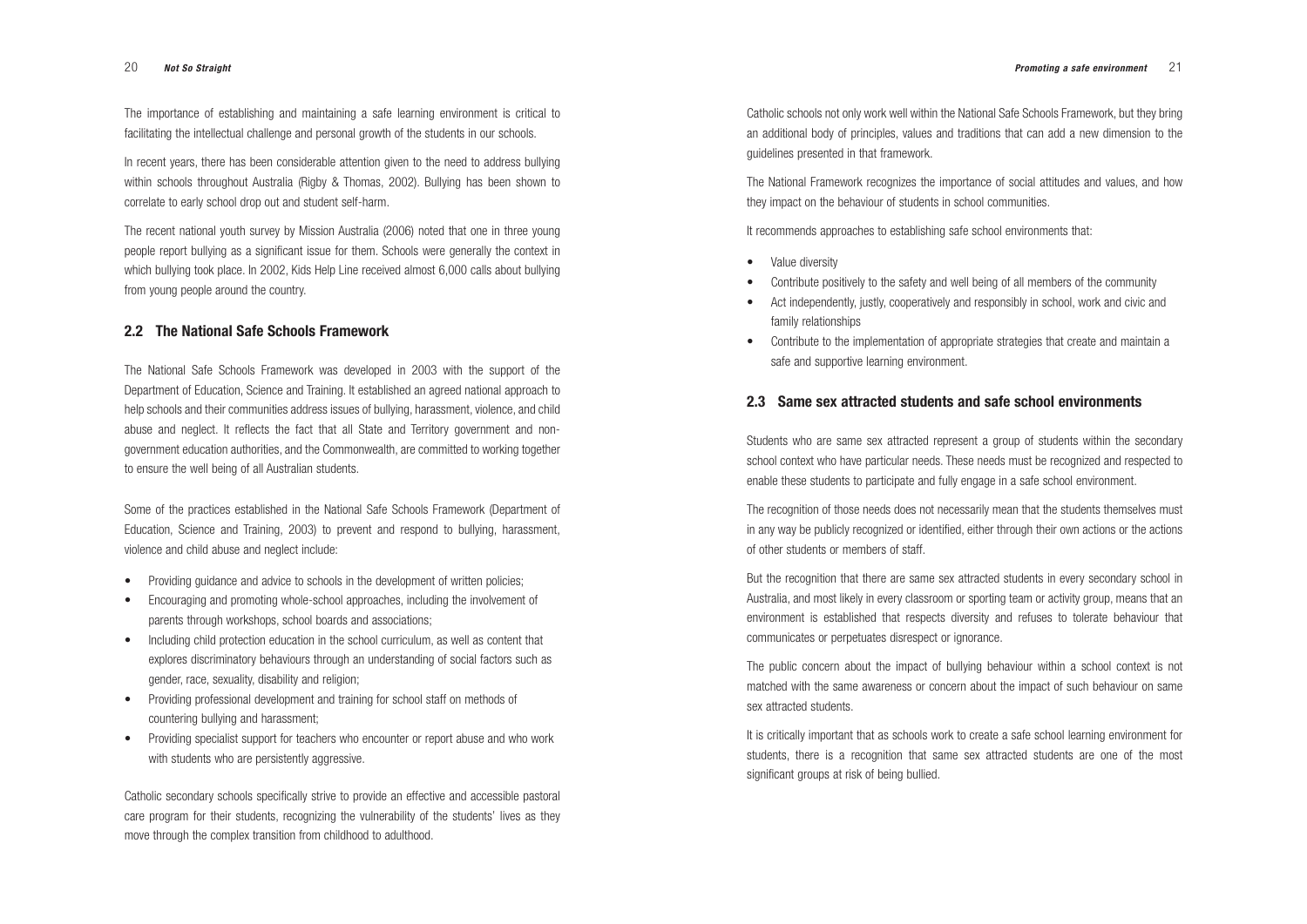## **Literature review**

## **3.1 Why same sex attracted students prefer to remain hidden**

For many young people, school is a happy place. However, for a significant number of same sex attracted young people, school can be a place of discrimination and abuse.

In 2004, there were 1,459,000 Australian secondary school students. According to the National Catholic Education Commission, almost 300,000 of these attended Catholic secondary schools.

Recent Australian research (Hillier, Warr and Haste, 1995; Lindsay, Smith and Rosenthal, 1997) suggested that between 8 and 11 per cent of Australian secondary students are sexually attracted to members of their own sex. However, a large proportion of these same sex attracted youth choose to conceal their sexual identity rather than face the potentially negative reaction of their parents and peers.

There has been some research on the specific challenges facing Catholic education in dealing with same sex attracted students.

Discrimination on the basis of sexual preference is illegal in Australia; however, an extensive investigation of such discrimination, conducted by the Australian Research Centre in Sex, Health and Society at LaTrobe University (Hillier, Turner and Mitchell, 2005) has revealed that nearly one third of participants from Australian secondary schools believed they had been unfairly treated or discriminated against because of their sexuality.

In undertaking these areas of ministry, it is important that the values and teachings of the Church are given expression in the planning and management of these services.

> That same study showed that young students who are uncertain about their sexual identity are vulnerable. The experience of abuse and discrimination at the hands of peers, parents and in some cases teachers, leaves them susceptible to engaging in risk taking behaviour, such as drug taking, or resorting to self-harming.

> Recent national youth surveys of Australian rural and regional centres (Mission Australia, 2006) report that one third of respondents place bullying and emotional abuse as the highest issue of importance and concern, after suicide and self-harm, alcohol and drug issues, and physical and sexual abuse.

#### **3.2 Challenges facing Catholic education**

#### **2.4 The importance of upholding a Catholic School ethos**

Catholic secondary schools represent a significant part of the Catholic Church's ministry throughout all States and Territories of Australia.

The Catholic Church has major commitments to three main areas of ministry outside of the local parish ministry: health, education and welfare.

The work of education, in helping to shape young lives in both primary and secondary and tertiary levels of Catholic education, is widely respected throughout the country. This respect has been earned over the years because of the way in which the Church's values and principles have been central to the growth and development of the Catholic educational system.

This applies especially in the area of secondary education, where this national consultation is particularly focused.

That is why it is critically important for the Church's teachings to be acknowledged and respected in the process of investigating "good practice" in Catholic secondary schools. These teachings have particular relevance to the experiences and the expectations of same sex attracted students.

This national consultation has been conducted with a clear commitment to the importance of upholding a Catholic school ethos, that truthfully and honestly reflects the Church's teachings. This then allows the identification of effective and credible pastoral responses which meet the needs of the totality of all students in a school community.

This ethos has been applied successfully when the challenge has been to respond to students dealing with either physical or intellectual disability and with students coming from a diverse range of cultural and racial backgrounds. It has been applied with an increasing number of students in Catholic schools who have a commitment to different religious creeds, such as Buddhism, Hinduism, Judaism and Islam.

In same way, this Catholic school ethos can ground the establishment of effective practices in relation to the circumstances of same sex attracted students. In turn, the whole school community benefits from a safer and more inclusive school environment.



# <sup>22</sup> *Not So Straight* **3**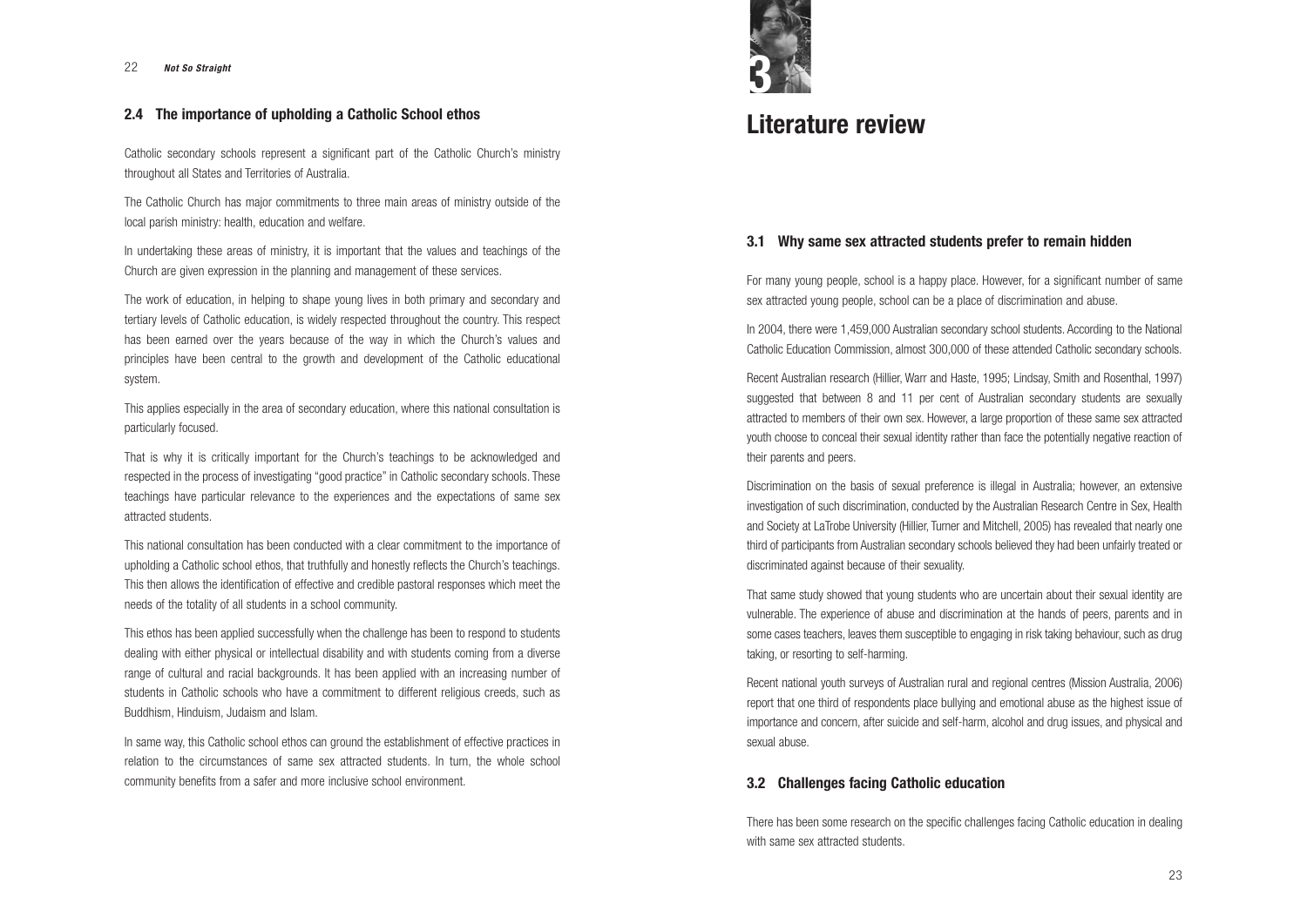promotes recognition of the diversity of challenges faced by Australian Catholic secondary school students, raises awareness among students about how to cope with changing identity, while helping school administrators, counsellors and teachers to become more responsive to the needs of at risk students.

#### **3.3 What is homophobia?**

The experience of discrimination suffered by some secondary students at the hands of their peers and teaching staff, on the basis of their same sex attraction, can often result from misunderstanding about sexual identity. Among adolescents, a lack of exposure to or education about same sex attraction can lead to homophobia.

Homophobia is defined in the Victorian Ministerial Advisory Committee on Gay and Lesbian Health as 'a fear of alternate sexualities'; such unreasonable fear can often result in the possession of anti-homosexual beliefs and prejudices.

Homophobia is not a phobia or fear in the usual sense because it is usually characterised more by anger or contempt than fear. Flood and Hamilton (2005) identified homophobia with those who believe homosexuality is 'immoral' and found that 43 per cent of men and 27 per cent of women took this view. They found that while the victim of a traditional phobia is the one hurt by it, homophobia has the potential to inflict harm on others.

Homophobia can be both a conscious and unconscious set of attitudes and beliefs. Those with homophobic attitudes may not necessarily act in a discriminatory or aggressive way to same sex attracted individuals. However, homophobic attitudes are correlated with particular patterns of behaviour towards both homosexual and heterosexual individuals.

One of the main groups affected by homophobia is that of same-sex attracted young people, particularly those living in rural areas where there is greater social isolation from gay and lesbian peers and role models.A consequence of this discrimination for same sex attracted young people is that they have increased rates of homelessness, risk-taking behaviour, depression, suicide and episodes of self-harm compared to young heterosexuals (Bontempo and D'Augelli, 2002).

## **3.4 The experience of same sex attracted youth**

Young people who are same sex attracted experience victimisation, harassment and abuse because of their sexual identity. Same sex attracted youth are also often experiencing significant uncertainty about their sexual identity, leading to further vulnerability to abuse. As a result of understanding about different forms of sexual attraction, same sex attracted youth often experience rejection by family and friends, leading to further conflict, drug use and

Maher (2003) has written on how to address the topic of homosexuality in Catholic education. His research included a document analysis of contemporary Catholic magisterial teaching on the philosophy of education as it pertains to the topic of homosexuality. He also surveyed American graduates and counsellors from the Catholic high school sector to ascertain the adequacy of practices in place.

His document analysis concluded that Catholic education must discuss the topic of homosexuality, must reduce homophobia in its students, parents and teachers through education, and must provide support services to gay and lesbian students. The survey of graduates showed a theme of disintegration, which he identified as a negative outcome in terms of the stated objectives of Catholic education. The survey of counsellors indicated that Catholic schools were not doing enough to help this population.

Coleman (1995) in his work *Homosexuality: Catholic Teaching and Pastoral Practice*, argued strongly that the teachings of both the Vatican and the United States Catholic Conference compel Catholic high schools to address the topic. He concluded that school staff must know the Church's teaching and be able to respond to students who identify as possibly being gay or lesbian. He suggested that schools must not only uphold the Church's position against same-sex sexual activity but also must uphold the Church's position against homophobia. He concluded that schools should have support groups for students questioning their sexual orientation, but that caution should be exercised in how those groups are conducted.

The Catholic school sector maintains an obligation to exercise a duty of care to their students. As long as same sex attracted students remain particularly susceptible to risk-taking and selfharming behaviour, Catholic schools are under a moral obligation to identify the steps that can be taken to prevent such behaviour.

Conigrave (1995) gave a graphic presentation of the discrimination faced by a young man discovering his homosexual identity while attending a Catholic all male school in Melbourne in the 1970's. Thirty years later, more often than not, the presence and the needs of same sex attracted students in Catholic schools remains unacknowledged, except in a minority of schools who have been prepared to address this issue.

The Catholic Secondary School sector has the ability, and the duty, to learn from the best examples of student support, from both the Catholic and Government sectors, and implement these in their students' best interests. Such knowledge would help shape wise leadership within the Catholic system, which uses not just common sense but good sense based on successful programs from around the country.

While same sex attraction is a sensitive issue, educating students on the reality of same sex attraction does not entail a promotion of homosexuality. Rather, same sex attraction education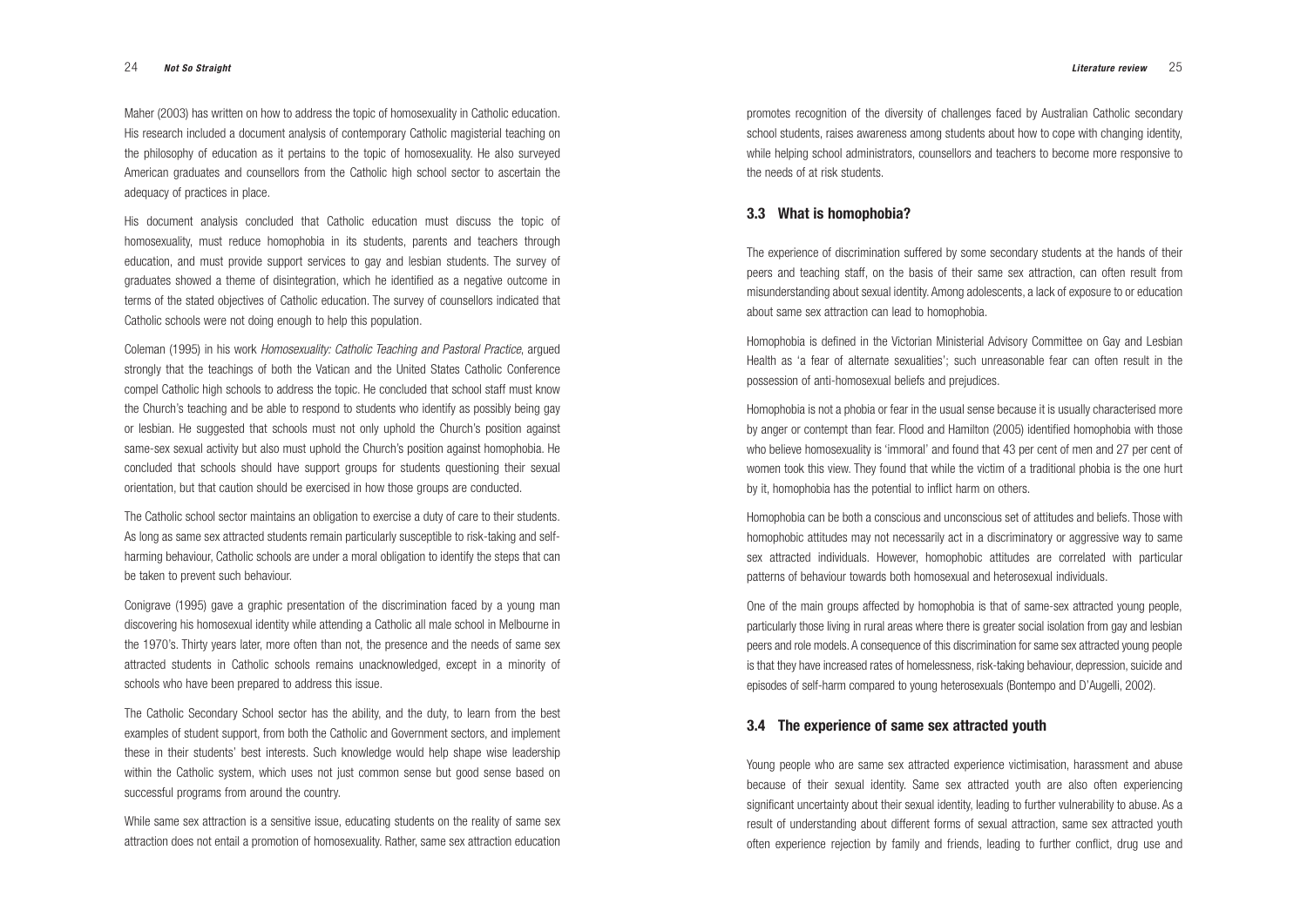with protecting their students from discrimination and abuse, they have an equal responsibility to educate non-same sex attracted students about homosexuality. As a result, there is a responsibility to improve the content and focus of same sex attraction education in the Catholic Secondary Schools

One of the particular strategies for enhancing student wellbeing and resilience, as suggested by the Victorian Department of Education, is the development of sector wide "policies and strategies concerning overcoming violence, victimization and harassment, racism and homophobia to increase a sense of belonging and security for students" (Department of Education, Victoria, 1998).

A recent publication, *Safe Schools are Effective Schools* (Department of Education and Training, 2006), provides some strategies for responding to homophobic bullying. In recognising the sensitivity around the issue of teenage sexuality, this report recommends that "the utmost care should be given to the most appropriate strategies to manage the situation… the student who is being bullied should be consulted about how they would like the situation to be managed".

This suggestion recognises that raising the matter of same sex attraction explicitly without the student's approval within the school or in discussion with parents may be most inappropriate, and could result in serious or even tragic reactions on behalf of the student or students concerned. Often the focus on the bullying behaviour is more appropriate.

This strategy is relevant for both teachers and students. For many same sex attracted youth, the practices of school staff compounded their experience of discrimination. One example reported in the national youth survey (Hillier, Dempsey and Harrison, 1998) included not allowing same sex attracted young people to have the same rights as heterosexual students, such as not being able to take their partners to school dances or formals. Another discriminatory practice identified by the national youth survey included arbitrary rules that singled out same sex attracted youth for attention, such as not allowing them to change or shower with the rest of the class.

To avoid potential discrimination and abuse, many same sex attracted youth relegate their sexuality to a secret identity, not to be shared with teachers, counsellors and peers. Extensive surveying of same sex attracted youth by Hillier, Turner & Mitchell (2005) revealed that many worried what would happen to them if someone in the school or wider community found out about their sexual identity. They watched what had happened to others and feared a similar fate.

Feeling unable to reveal their true identity and relate honestly to their family and friends places a huge burden upon the shoulders of same sex attracted young people. "Tom", one of the

abuse, homelessness, self-harming behaviours, as well as attempted and successful suicide.

The report *Writing Themselves in Again* (2005) investigated sexual attraction and the impacts of discrimination and abuse on the basis of sexual preference among 15-21 year olds. This research identified that 38 per cent of respondents participating in the survey had suffered some form of maltreatment on the basis of their sexuality; 44 per cent reported having been subjected to verbal abuse, while 16 per cent had been physically assaulted.

The report concluded that school "remains the most dangerous place for these young people to be, with 74 per cent of all abuse happening there. Among 14 to 17-year-olds, that figure rose to 89 per cent. In most cases, other students were the perpetrators of that abuse.

Physical and psychological abuse can take a terrible toll on young people. International research (Gibson, 1989; Remafedi, 1994; Quinn, 2003), as well as the practice experience of Jesuit Social Services, indicates that ongoing abuse can lead vulnerable young people to resort to self-harming behaviours, including suicide.

After witnessing such risk-taking behaviour among the same sex attracted young people involved in Jesuit Social Services programs, the Connexions program was established in 1995 to offer counselling to vulnerable youth. This program engages young people in a relationship of trust and understanding in an attempt to stabilise their mental health and drug problems. It has worked effectively with vulnerable same sex attracted youth in Melbourne over the last decade; the insights learnt from this program led to a commitment to help shape early intervention. This commitment helped to form the motivation for undertaking this research project with the national Catholic schools network.

#### **3.5 The importance of addressing same sex attraction in School Curriculum**

As well as having a mandate to provide a safe learning environment for their students, school authorities in Australia also have the responsibility for providing education about sexuality within a whole school approach to health education and personal development.

Education is instrumental in reducing incidents of abuse on the basis of sexual preference. International research has consistently indicated that young people trust the information they receive from school programs more than information from other sources (Rosenthal and Smith, 1995). A number of Australian Catholic Secondary Schools are already actively engaged in educating their students about the issues surrounding same sex attraction. Much can be learnt from the experiences of these Catholic schools.

Catholic Schools have a duty to offer pastoral care to their students. While they are charged

#### 26 *Not So Straight Literature review* 27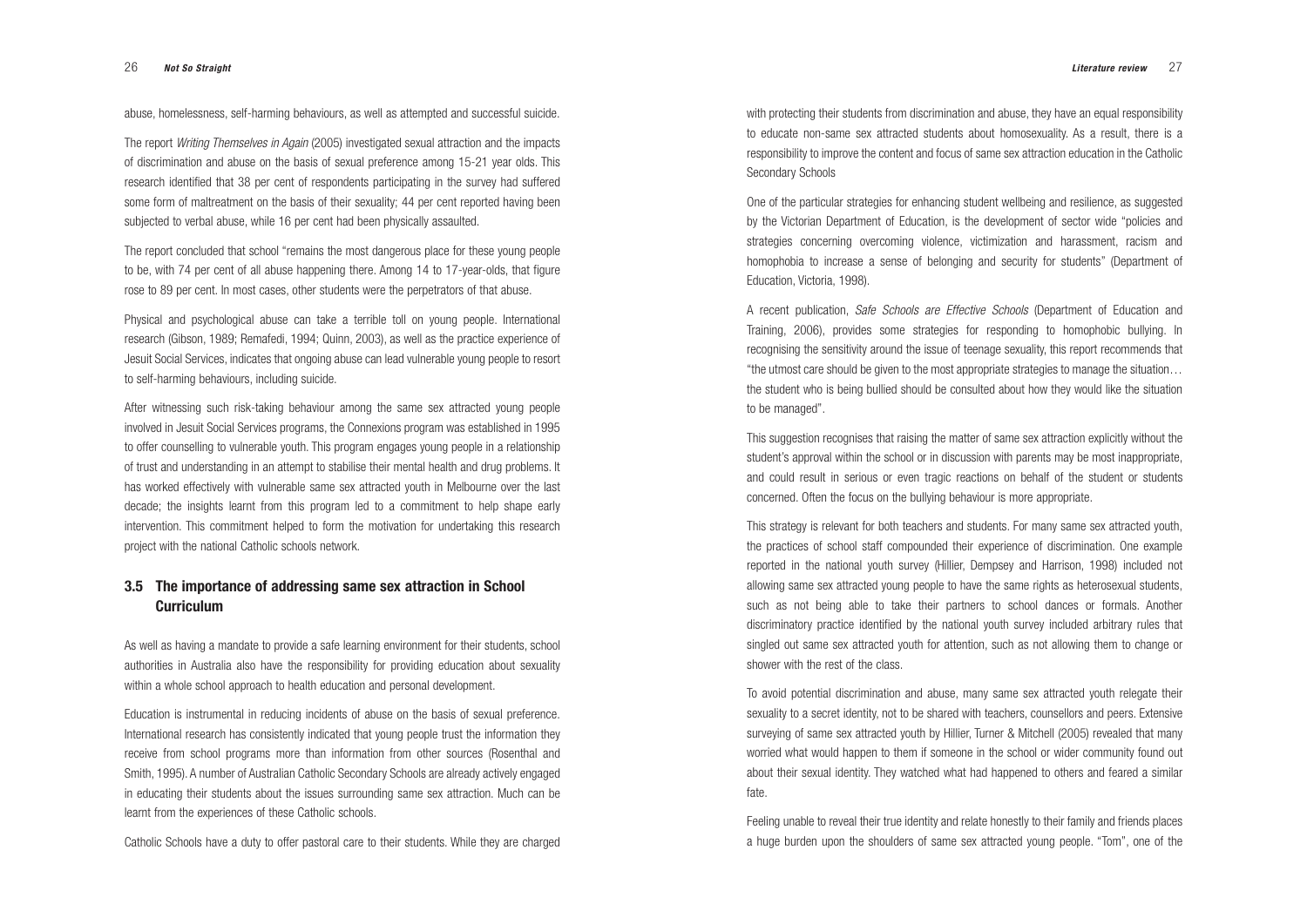completed suicides, and a Canadian study found that gay men accounted for 62.5 per cent of all those attempting suicide (Bagley & Tremblay, 1998). The authors speculated that the predominant reason for gay young men being so strongly linked to attempted and successful suicide was the stress placed upon them by the process of revealing their sexual identity in a highly homophobic society. The greatest risk of attempting suicide occurred immediately prior to 'coming out.'

"The risk is believed to be particularly high for adolescent gays at the time of acknowledging their sexual orientation, and exacerbated by being subjected to community violence, loss of friendship or family rejection" (Victorian Suicide Prevention Task Force Report, 1997, P. 34).

Same sex attracted youth are usually reluctant to openly identify themselves as gay because of fears of rejection from 'mainstream' heterosexual society (Brown, 2002).

Repeated rejection and hostility from family and peers undermine feelings of self-worth, and contribute to psychological distress, suicide risk and irrational behaviour such as self-harming, drug use and unsafe sex.

#### **3.7 Same sex attraction and drug use**

Russell, Driscoll and Truong (2002) in their study of American high school students confirmed earlier studies showing same sex attracted youth are at higher risk than their heterosexual peers for substance use and abuse. However, they found that the youths who appeared to be at highest risk were those who had romantic attractions to both sexes.

Smith, Lindsay and Rosenthal (1999) found six per cent of students in years 10 to 12 in Australian government schools reporting being currently attracted to members of their own sex. This group of young people was associated with more frequent binge drinking and a three to four fold greater rate of reporting injecting drug use within the previous twelve months.

Hillier, Turner and Mitchell from Latrobe University (2005) found that same sex attracted young people who had suffered abuse, were "significantly more likely to drink alcohol at least weekly, to smoke tobacco daily, to use marijuana weekly, party drugs monthly and to have ever used heroin." Their comparison was made with the third national secondary school survey conducted in 2002.

Same sex attracted young people who had been physically abused were significantly more likely than those who had been verbally abused to use these drugs. Of all the group of same sex attracted school aged youth (14 to 17) who participated in the survey, 86 per cent said they had drunk alcohol in the past year; 51 per cent reported that they drank weekly.

participants in the above survey relates the shame and guilt he felt about not being himself: "The worst thing about it is the guilt. Not the guilt at being gay, but the guilt at lying to your family and friends. *That* is where the shame comes from for me. Most of the time it is unbearable. I sneak and hide and lie" (Hillier, Dempsey and Harrison, 1998).

The same authors found that another consequence of having to hide their true identity is feelings of isolation and alienation, particularly for youth in rural areas. These feelings tended to lead to a negative self-image, lower self-esteem and depression among participants. These findings may go some way to explaining the higher rates of risk-taking and self-harming behaviour among same sex attracted youth.

#### **3.6 Links between discrimination and self-harming behaviour**

The inability to express one's sexuality, or to feel comfortable about that sexuality, places significant mental health pressures on the individual.

In a Western Australian study (Macdonald & Cooper, 1998), one of the main contributing factors reported for attempted suicide among young gay men was that they felt they had noone to confide in. Isolation was emphasised as being the determining factor in the cited cases of attempted suicide. Each young man reported an initial period of turmoil and stress when he feared rejection by his family and friends. The young men reported feeling isolated, lonely, guilty and confused, and this had led them to resolve these feelings by attempting suicide.

Macdonald and Cooper reported (1998): "Each of the young men who contemplated or attempted suicide came from a family with a strong religious background…Although religion and religious homophobia may not be solely responsible for the young men's contemplation or attempts to suicide, they are important factors that should not be overlooked" (P.26)

Young people identifying as homosexual are far more likely to attempt suicide than heterosexual young people. Cochran and Mays (2000) discovered from their research that same sex attracted young people are between 2 and 7 times more likely to attempt suicide; the study found that between 31 and 63 per cent of study participants had attempted suicide, with those living in rural areas at a far higher risk.

An Australian study, "Better Dead Than Gay" (Nicholas & Howard, 1998) found that young gay men aged 18 to 24 were 3.7 times more likely to attempt suicide, most commonly after identifying their attraction to members of the same sex.

In fact, the United States Department of Health and Human Services Task Force on Youth Suicide concluded that gay and lesbian young people may constitute up to 30 per cent of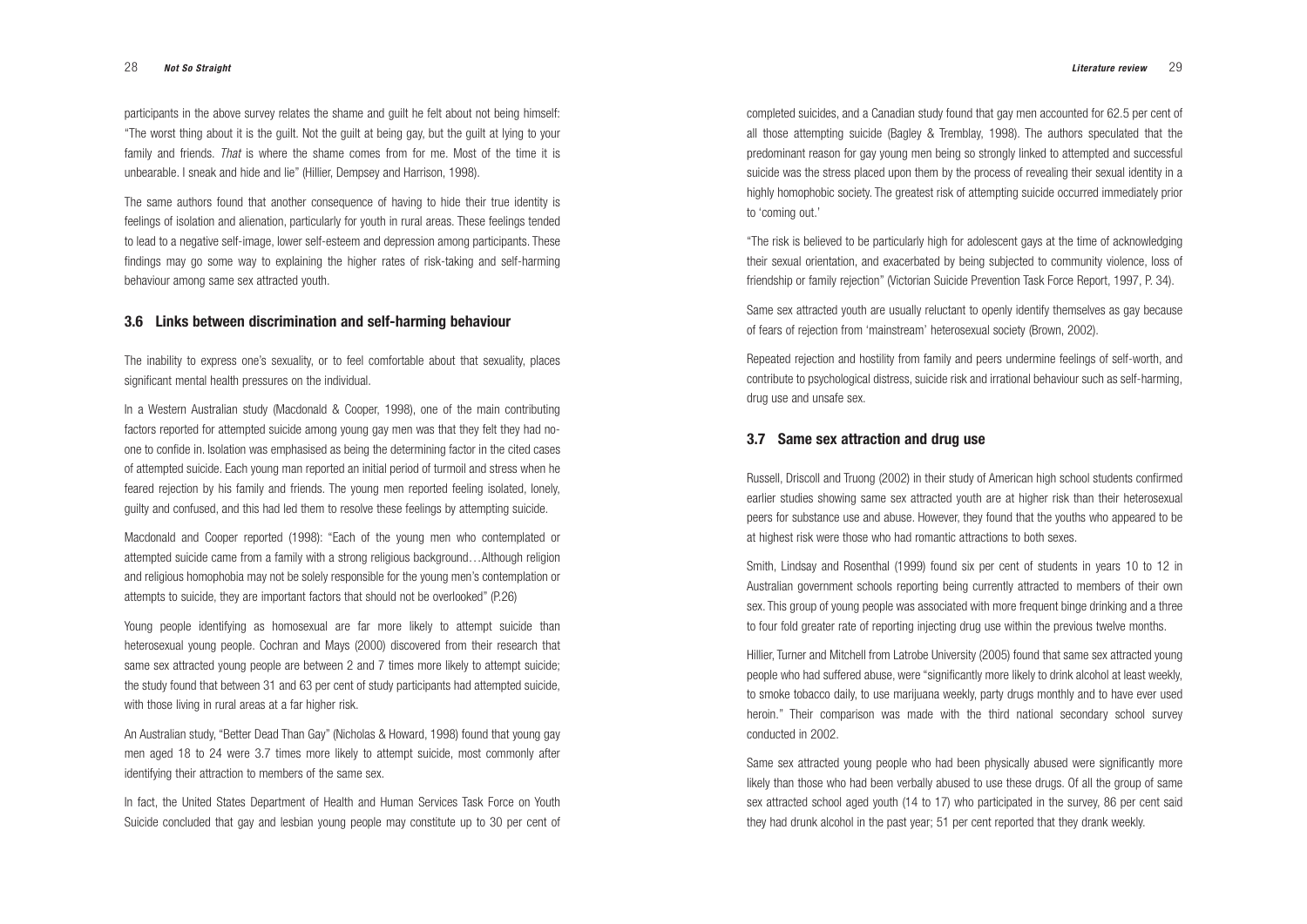their sexuality to staff members at their schools: 5 per cent to student welfare co-ordinators, 14 per cent to teachers. However, making such an admission to a teacher or a counsellor was often perceived by students as taking an unacceptable risk.

David Campos in *Understanding Gay and Lesbian Youth* (2005) in addressing the role of school staff in providing support, suggested that:

"When you remain silent, you are part of a vicious cycle for the gay and lesbian student that begins when other students use antigay language to humiliate one another. When students witness that the teacher intentionally ignores or dismisses the comments, everyone within earshot begins to believe that this type of language is socially acceptable."

He noted that once students begin to believe that anti-gay language is permissible, some begin to believe that it is equally acceptable to physically harm students who are gay and lesbian or are perceived to be.

#### **3.9 Implications for Catholic School Curriculum**

One implication from the body of research reviewed in this chapter is that same sex attracted students at Catholic Schools may be more at risk of drug and alcohol abuse and other forms of self-harming behaviour, than their heterosexual counterparts.

A supportive school environment, promoted by school administrators and involving teachers, enables same sex attracted students to feel more at ease with the challenges posed by their changing sexual identity. Further, this facilitates their accessing potential sources of assistance within the school, such as teachers, counsellors and their own peers. Where students are more inhibited to openly discuss their sexual diversity, such supports remain out of their reach.

Much of the Australian research to date shows that where homosexuality is discussed in the curriculum, it is generally in the context of the sexual health risks (Harrison and Hay, 1997; Seal, 1999; VGLRL, 2000).

While it is appropriate for in-school discussions of sexuality to take place as part of a wider discussion of sexual health, and particularly of HIV/AIDS prevention, Seal comments that "relegating discussions of homosexuality only to this arena runs the risk of conflating homosexuality and AIDS." He found that for young people coming to terms with their sexual identity and orientation, "framing their sexuality within a discourse of disease may have damaging consequences."

Seal found that where discussions of sexual attraction and sex education occurred only with reference to heterosexual practice, and therefore excluding the very real presence of same sex

The proportion of 14-17 year olds in the study who reported having used marijuana was 38 per cent. 10 per cent of those aged 14-21 used marijuana daily. While 53 per cent of respondents reported to having smoked cigarettes, only 17 per cent of the 14 to 17 year old age bracket smoked daily. As with marijuana use, same sex attracted young women were more likely to smoke cigarettes than young men.

While 25 per cent of the cohort reported to having tried party drugs, only 15 per cent of 14- 17 year olds had done so. Only two per cent of young people reported to having used heroin in the past year, though most were only using a few times a year.

According to Hiller (2005) there are at least two explanations for same sex attracted drug use. The first is that drug use is a lifestyle choice and that these young people take drugs while participating in some aspects of gay recreational culture. The second is that young people take drugs to escape the isolation and pain of homophobia suffered at school and in the community.

#### **3.8 Social isolation and the need for support**

Social and emotional isolation from peers, family, and other potential supports are among the primary reason same sex attracted youth engage in risk taking behaviour.

Telljohann and Price (1993) concluded that young gay men and lesbians, as members of a stigmatised group, require the support of sympathetic others to stabilise their behaviour.

While young heterosexuals usually have numerous sources of support through the difficult years of adolescence and early adulthood, these sources, peers, family and school, are often not available to same sex attracted young people.

This absence is particularly marked in rural and remote communities in Australia. Quinn (2003) explored the connection between rural suicide and same sex attracted youth, highlighting isolation, availability of information and acknowledgement of issues as central to the connection.

Another study, conducted by Nicholas and Howard (1998) found that not only are high levels of support related to positive mental health, but also that who provides that support is also crucial. For example, while friends are often supportive of same sex attracted youth, they found that this support was not related to suicidal ideation. However, being supported by an authority figure and family members, particularly one's father in the case of gay young men, was closely related to whether or not they had attempted suicide. This finding could also be extrapolated to be relevant for other authority figures, such as teachers and positive adult role models.

Hillier et al (1998) found that an important minority of same-sex attracted students disclosed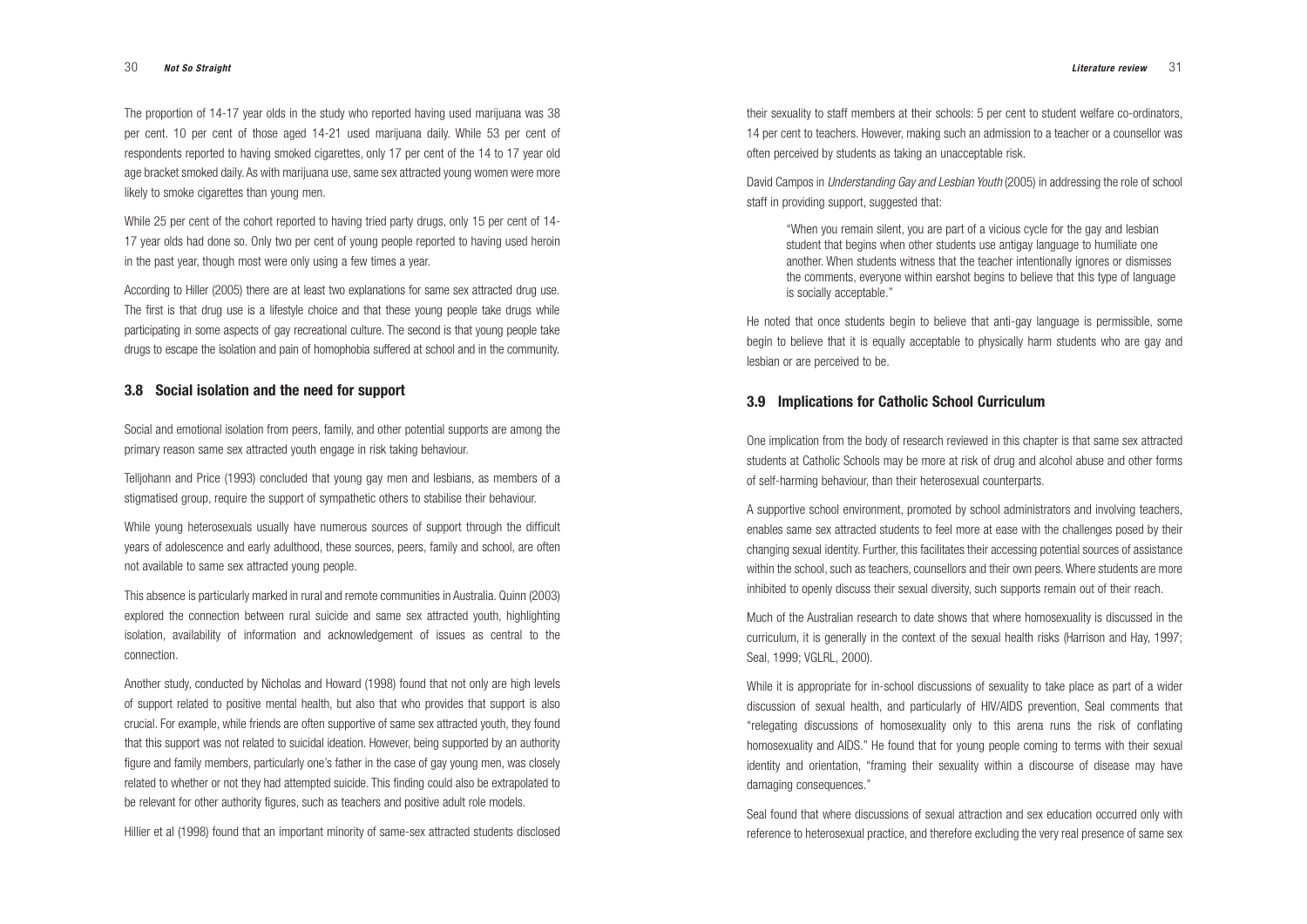# **Key issues emerging from the consultation: four levels of intervention**

The key issues that emerged from the consultation were identified from the personal interviews conducted by the Consultant with staff of Catholic Education Offices, school Principals and senior school staff and recent graduates from Catholic Secondary Schools around the country.

There were four related levels identified as areas for possible intervention in educating the school community about same sex attracted students:

- Pastoral care and welfare and counselling services
- Staff development and training
- School curriculum and availability of information and resources
- The fostering and sustaining of an inclusive school culture including the development of school/community relationships

#### **4.1 Pastoral care and welfare and counselling services**

This section of the report contains several different examples that staff raised with the Consultant that illustrate the need for more information, training and professional support in this area.

During the investigation phase, the Consultant had the opportunity of meeting with a broad range of school personnel who had responsibility for the planning, supervision and implementation of pastoral care programs and services within Catholic Secondary Schools.

Throughout the country, pastoral care generally is an area of high priority for Catholic schools. There is also a serious commitment to the provision of a universal service for all students in secondary schools.

It is seen as a critical performance area in fulfilling both the educational and formation goals of Catholic education. Students whose aim it was to reach high academic standards, were also challenged and supported to deal with the developmental challenges and tasks of adolescence. Graduates of Catholic Secondary Schools were thought to be more effective

attraction among the student body, this encourages the process of denial among student confused about their sexual identity. This has negative consequences for the health and development of this at-risk group.

Within a Catholic school environment, the value and moral dimensions of the school must remain central in formulating such programs. Yarhouse (1998) highlighted the importance of counsellors and therapists not imposing their personal values and instead respecting the desire of a young person to live in accordance with the teachings of his religious community.

Programs developed for government schools or community groups must be able to incorporate such important ethical and inclusive principles. Seal (2003) developed a whole of school resource kit for implementing a comprehensive approach to support same sex attracted students and challenge homophobia. This has been successfully implemented in numerous Catholic secondary schools.

The negative consequences of failing to support young people who are confused about feelings of same sex attraction leads us to two conclusions. As long as school remains the most common site in which same-sex attracted youth experience verbal and physical abuse, then an important first step towards reducing drug use and self-harming behaviour among these at risk students would be the introduction of programs that combat the feelings of fear that give rise to such abuse.

The second conclusion is that in-school health activities that aim to moderate drug and alcohol abuse among students need to acknowledge the overrepresentation of same-sex attracted young people in their target audience. Once these programs recognise that behaviour such as drug taking is often fuelled by a crisis of identity, and that feelings of same sex attraction are a chief concern among secondary students, then these programs can operate more effectively.

The Catholic Secondary School sector is gradually developing its understanding that shifting sexual identity is a significant cause of risk-taking behaviour among secondary school-age young people.

In the following chapters, some ways in which Catholic secondary schools in different parts of Australia have effectively provided appropriate support and guidance for such young people are identified.

We hope that providing information and examples about effective models of pastoral intervention that have proved successful in a Catholic school environment will enable professional educators working within the moral framework of Catholic teaching to increase their effectiveness in dealing with this difficult and sensitive area of pastoral care.

We also believe this is equally applicable to other school sectors.

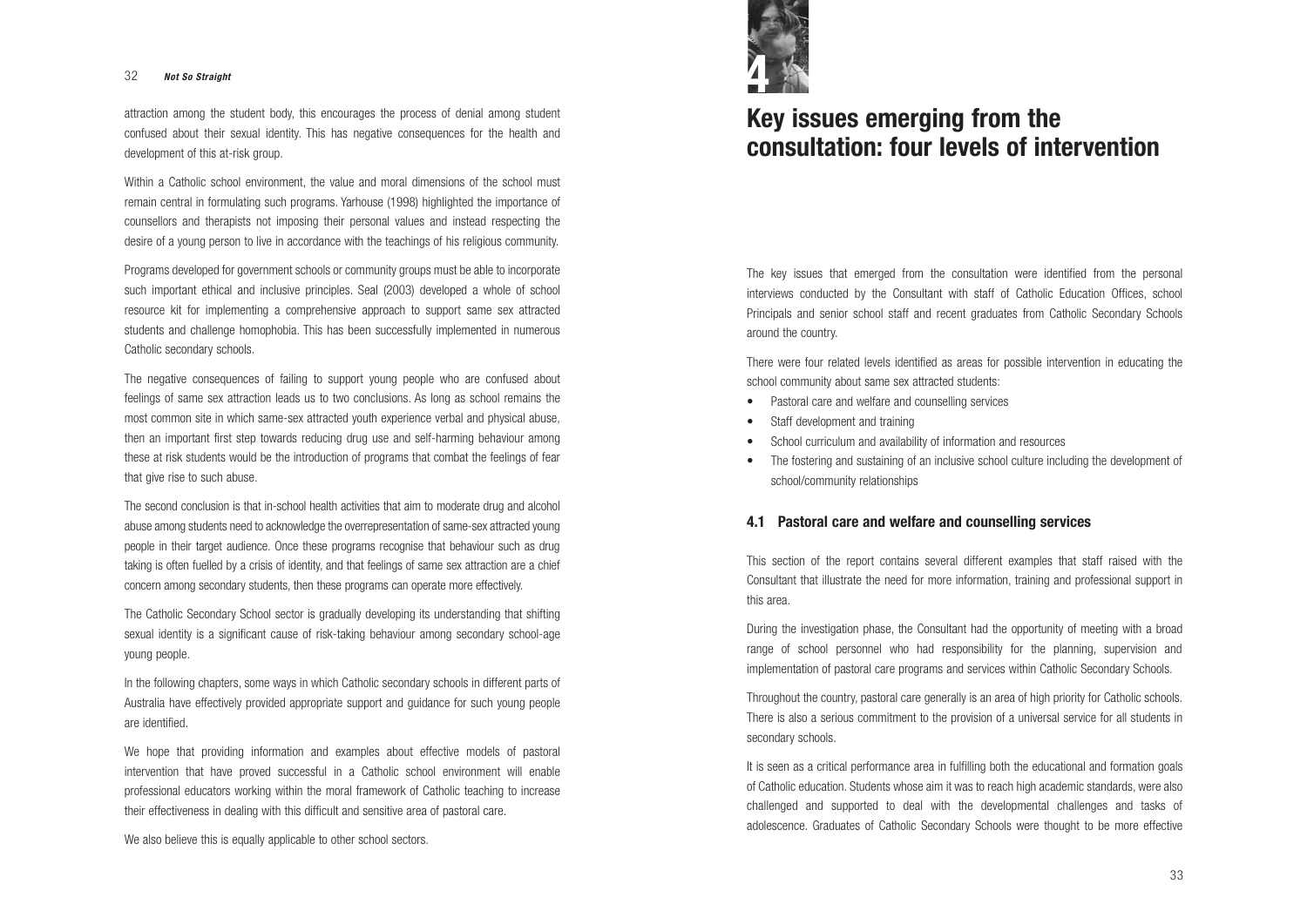Many counseling staff reported that some same sex attracted students wanted assistance with resolving the sense of guilt or shame they felt in the face of what they understood to be Church condemnation of homosexuality itself.

Students who were struggling with this conflict were often the students identified as dealing with depression and poor self-esteem.

Many school-based counsellors resolved this issue by referring students to outside agencies specializing in dealing with same sex attracted students. Often these agencies were skilled in providing support services, but lacked any appreciation of a Catholic or Christian value base which was often sought after by the students themselves.

Senior training staff within Catholic Education Offices were, in the main, very uncertain about how to advise, support and supervise school based counsellors in relation to balancing church teaching and their commitment to providing good pastoral care for all students.

The lack of clear guidance and support emerged as an area of high need for pastoral care staff and school counsellors dealing with the needs of same sex attracted students.

School counsellors sometimes also had to deal with students who had expressed aggressive sentiments or who had acted violently towards other students that they had identified, rightly or wrongfly, as same sex attracted.

One Adelaide based counsellor reported that she had two cases present in the one year that focused on a student dealing with issues related to her mother living in a same sex partnership. The issue of church teaching about homosexuality was causing significant internal conflict in her relationship with her mother's partner.

Counsellors also reported how important it was to be well supported by the School Principal. It was suggested that this could be done by ensuring that a general level of understanding and knowledge was shared between school administration, counselling and pastoral care staff.

The need for confidentiality to be maintained in relation to the details of counselling and pastoral care settings was strongly stated. At the same time it was recognized that the counsellor's effectiveness was dependent on there being support and supervision for their ongoing work with students in such a complex and difficult area.

A coordinator of counselling services from within a Catholic Education Office warned that as students increase their willingness to identify themselves within the school environment as same sex attracted in coming years, there may be a backlash from central church authorities wishing to impose controls preventing sexual diversity from being openly identified within a Catholic Church educational institution.

witnesses of Christian faith and values in the wider society only if they were rounded persons, able to deal with diversity and change.

Not all schools were able to provide the level of pastoral care required and there was a very broad range of commitment of resources and personnel in this area identified.

Pastoral care and counselling in relation to the issue of same sex attracted students was often seen as just as much an issue for those students perceived as "straight" as for students for whom their developing alternative sexual orientation was a personal issue.

For example, it was reported to the Consultant in several States visited that the remark "Oh, that's gay!" was a very common form of expression among Year 8 and Year 9 students. This was used to refer to something that they regarded as "not cool" or as a general put down or negative criticism or rejection, rather than in reference to sexual orientation.

Generally, students who were same sex attracted did not raise this matter with school personnel during their secondary school years. Some students at each school raised this matter directly with school counsellors. Another small group of students dealt with this issue as a consequence of their behaviour at school or the behaviour of other students towards them.

The frequency with which this issue was raised with school counsellors varied significantly from school to school surveyed. One senior school counsellor at a single sex boys' school in Melbourne indicated that about two new students a month would present same sex attraction as an issue in a counselling setting at his school. He saw this as reflecting an improved and more open environment within the school.

That counsellor reported: "Our single sex student environment certainly lessens the opportunity to discuss the issue in the run of normal interactions and associations. It is important to identify the dominant culture and there can be a destructive dimension to the dominant culture in a single- sex male- only school".

Other schools surveyed indicated that the number of students who raised this matter as an issue for advice or counselling would number only a handful a year.

A counsellor at a Sydney coeducational school indicated she expected the issue to be more frequently raised in coming years, given the ease with which students discussed the matter in general conversation, in classrooms, social settings and counselling sessions.

A Brisbane based school counsellor suggested that it was necessary for pastoral care staff to give signals that it was safe for students to raise this issue, for example by displaying posters that promote respect for others and their differences than specifically about same sex attraction.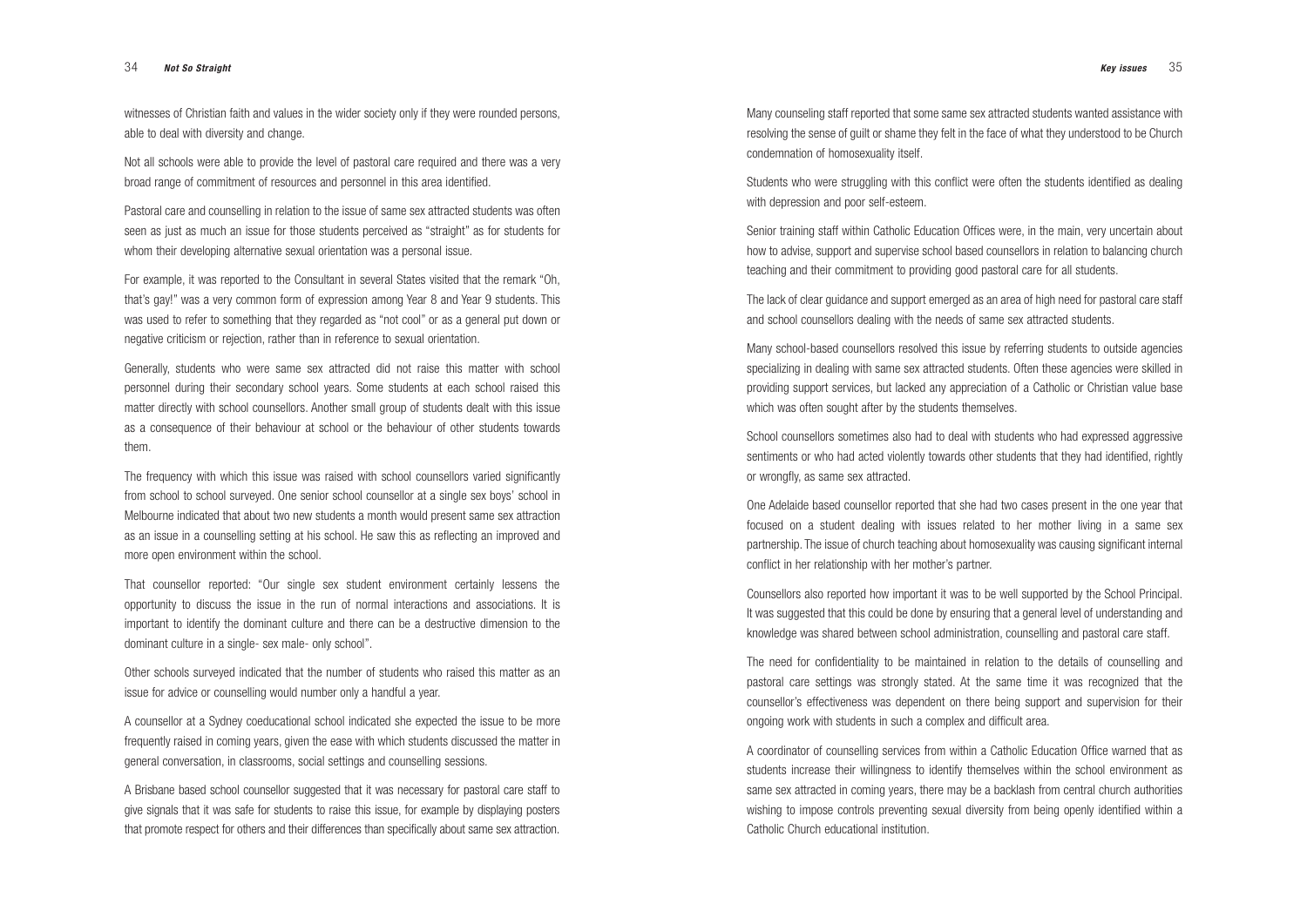In the absence of such material being made available, several schools to which the Consultant was referred had developed their own staff development programs and in-service training, without the support or assistance of Catholic Education Offices. In these situations, such initiatives have been taken by School Principals who realize that this issue cannot be ignored.

Nevertheless, it was not uncommon to find staff in Catholic secondary schools feeling most illequipped to deal with the issue of same sex attracted students within a Catholic school environment. Several experienced teachers reported that students repeatedly sought guidance or assistance in this area in classroom discussions, especially in religious education classes.

Staff and many students had some understanding of the Catholic Church's moral teaching about homosexual behaviour, but the area they identified as needing assistance in was in the interface between the church's moral teaching and pastoral practice. Many identified the key challenge as how to faithfully give expression to the church's teaching and moral values in the face of discrimination and aggressive or insulting behaviour directed towards same sex attracted students or staff.

Staff often reported a conflict between, on the one hand, the emphasis within Catholic schools on respect for the person, a belief that all human life is valued and the importance of an inclusive community, and, on the other, how same sex attracted people felt in the face of the church's teaching, or the treatment they sometimes received from other students, or even teaching staff, at Catholic schools, on the other.

- Provide loving, caring and secure environments
- Recognize the individuality and dignity of each student
- Foster life-giving relationships within the school community

Individual staff members, including the school counsellor or year level coordinators, were often the crusaders in this area. But in several schools consulted it was reported that there were staff who remained resistant and sometimes aggressively opposed to engaging in any form of in-service training programs addressing this difficult area.

The Good Shepherd Youth and Family Services, under the auspices of the Good Shepherd Sisters, have conducted two community based programs in recent years that have provided staff development and training for secondary schools. A number of Catholic schools have participated in these programs.

The first program, Kaleidoscope, operated on the Mornington Peninsula and while it reported substantial barriers and uncertainty in offering its services to some schools, the program conducted in-service workshops for more than 300 teachers and support staff in the region. These workshops gave staff the opportunity to discuss ways of supporting same sex attracted students in their school.

In other dioceses, such as the Archdiocese of Brisbane (2005) the issue of homophobia is directly dealt with as an issue for Catholic Schools. With the imprimatur of the Archbishop, a discussion paper for Catholic schooling has been produced as an initiative of the Archdiocese "to encourage dialogue among gay and lesbian people and the Brisbane church".

> The second Good Shepherd program, Generation Q, was a community development project supporting same sex attracted and transgender young people in the western region of

#### **4.2 Staff Development and Training**

Across the country, there was wide variation with regard to the provision of resources for staff development training made available from the Catholic Education Offices.

Most central offices have developed excellent guidelines for pastoral care of students. A good example is that produced by the Sydney Catholic Education Office: *Pastoral Care of Students in Catholic Schools* (2003). This document outlines the commitment of Catholic schools to the development of the whole person, which aims to develop Catholic school environments which:

Schools are invited to examine critically:

- The ways in which they foster the dignity, self-esteem and integrity of each person
- The quality of relationships within the school, and the pastoral care of each person
- The recognition given to the variety of learning styles of students

The New South Wales Catholic Education Commission has developed detailed guidelines for pastoral care in Catholic Schools (2003). These guidelines were based on the work of the Centre for Adolescent Health's Gatehouse Project and they outline three specific themes in its program of needs assessment and ongoing evaluation:

- Security: building a sense of security, trust and inclusiveness
- Communication: building skills and opportunities for communicating with and supporting each other
- Positive Regard: ensuring that all students have opportunities to participate in school life in ways that are valued and recognized.

Some dioceses, such as the Diocese of Parramatta (2005) had policies and programs for sex education and development, within which the needs of same sex attracted students were specifically mentioned. The Diocese of Broken Bay (2005) refers to gender and sexuality in its Pastoral Care Policy for Diocesan Systemic Schools.

In most dioceses, the issue of same sex attracted students in Catholic schools did not appear to be mentioned at all. In fact, in some dioceses, there appears to be a glaring absence of current guidelines or programs in relation to sex education generally.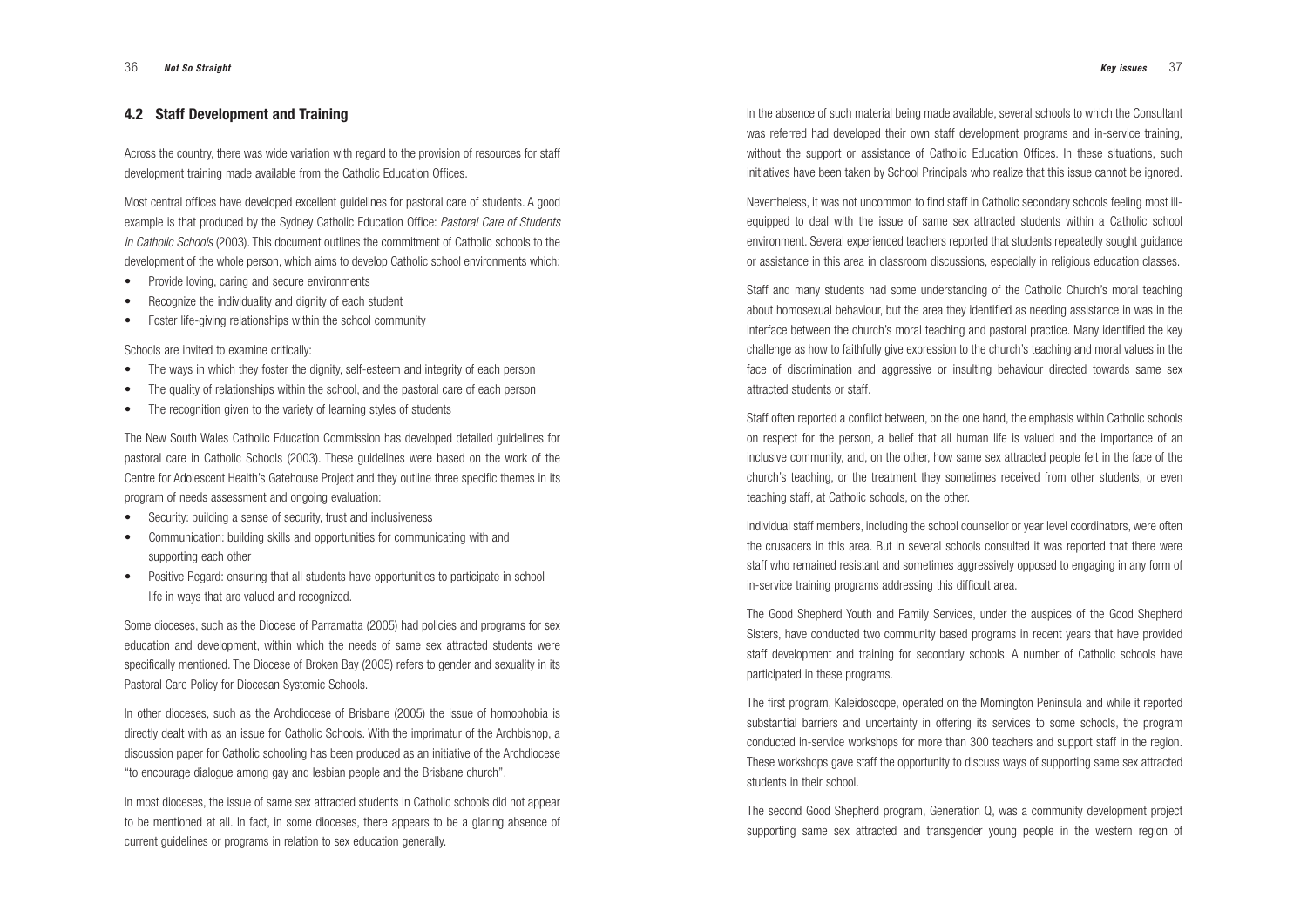One all male Catholic school sought to lessen the narrow definition of masculinity within its school culture. It saw an opportunity for doing this through the shaping of the school curriculum.

At that school, there had been a very deliberate policy of introducing subjects that do not fit the narrow definition of masculinity that had developed at the College. All students were now required to take Music and Food Technology classes. The school had a number of bands that tour and perform at events and assemblies. A musical is put on each year in cooperation with a neighboring girls' College. These activities are given pride of place alongside other achievements in the academic and sporting fields and are recognized at award ceremonies and in school publications. The provision of other lunchtime activities apart from football or physical activity was seen as an important message of acceptance of different needs and interests.

By broadening the school curriculum in these ways, that school had softened the overall school culture to be accepting of diversity of all kinds. The message the school was presenting is that it is alright for young men to be engaged in a range of different activities, that express their diversity of interests and talents.

Access to reliable and balanced information and resources about heterosexual, lesbian and gay relationships and safe sex is an important part of a young person's education and development. Young people regard school and family as reliable sources of information and the media and their friends as less reliable (Hillier, Harrison and Dempsey, 1999).

While information about heterosexual relationships was widely available to young people from all four sources, with regard to same sex relationships few received information from school or family. This left them to rely on friends and the media instead.

School administrators generally reported an uncertainty about making available material in school libraries that dealt with sexual diversity or homosexuality.

School counsellors on the other hand found it helpful to display in their offices posters that emphasized respect for all individuals and recognition of different sexual orientations. They reported that such material often gave permission for students to raise matters of concern in relation to sexual orientation or identity.

Several of the counsellors interviewed emphasized that they exercised careful scrutiny of such materials, to ensure that what could be regarded as "promotional" material was omitted, making available educational and referral information.

It could be argued that to implement anti-homophobic education is to promote homosexuality. Flood (1997) responded to this suggestion: "Anti-homophobic education is not about promoting homosexuality, but about acknowledging the reality of the existence and relevance

Melbourne. The program evaluation (Mead and Hillier, 2004) reported that: "more than half of the young people attending Generation Q disengaged from school because of the high levels of bullying, harassment and discrimination they experienced" (P. 2). In aiming to support same sex attracted young people, the program worked with sixteen local secondary schools across the region, implementing a whole school approach to creating a safe and supportive learning environment.

Mead and Hillier (2004) reported that: "The work was successful to varying degrees, depending on the commitment of the schools. Some were afraid of backlash from parents and the community, others struggled to make time for the work within a crowded curriculum and limited time was allocated to professional development training" (P.2).

#### **4.3 School Curriculum and availability of information and resources**

In this national consultation, school curriculum was one of the critical areas identified for bringing about change within the Catholic school environment.

Schools had addressed the issue of bullying in many and varied ways, but the school curriculum enabled this issue to be dealt with in a manner that was integrated into the everyday learning environment of all students. Most schools now recognize that dealing with bullying only in the disciplinary area of school life left the school's response as a reactive response.

Instead the issue of homophobia and the issue of sexual diversity were seen to be most successfully dealt with in the school environment when it was included as information as part of the broader anti-bullying program and integrated into the teaching curriculum itself.

One school included the following list of behaviours under its anti-bullying and harassment policy:

- Any threatening or violent behaviour
- Name calling, teasing or exclusion
- Making negative or offensive comments about the family members or friends of others
- Putting down others and their achievements
- Spreading rumours
- Making negative or offensive comments about another's perceived sexuality, race, appearance or interests
- Nuisance calls/emails/text messages/chat lines
- Glaring and menacing gestures
- Demands for money or possessions
- Damaging personal belongings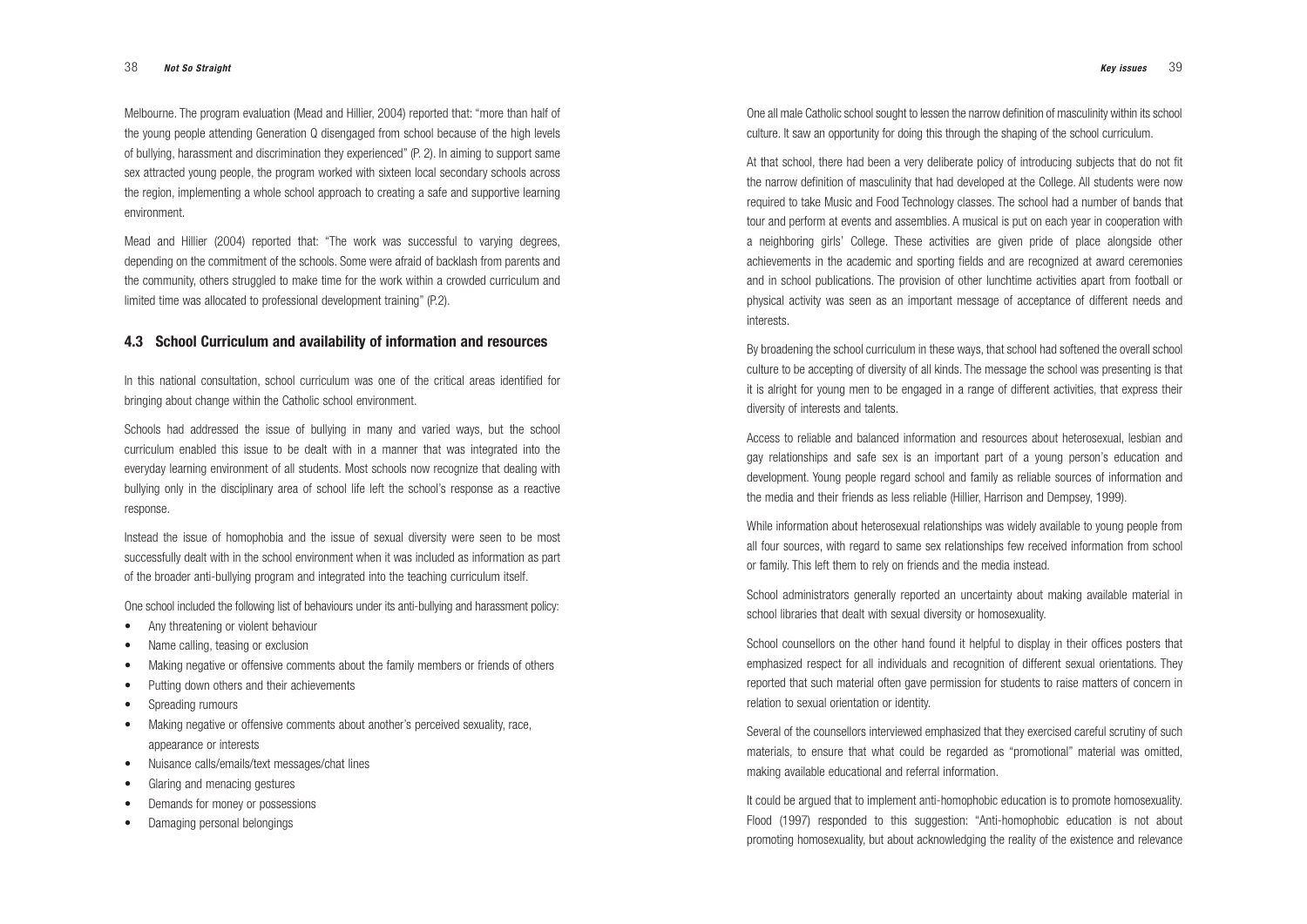support of the Mercy Sister Principal, the school embarked on an awareness raising exercise, focusing on "celebrating diversity".

This program involved in-service staff training with the Equal Opportunity Commissioner, the training of a senior group of students who acted as mentors for inclusive behaviour, and the shaping of an Ash Wednesday Prayer Service, which had as a focus those who had been discriminated against, including same sex attracted students in their school community.

The collaboration with a local community support organization was instrumental in the devising of these intervention strategies at this school in a rural location.

One current Catholic secondary school Principal of a single sex boys' college was confronted with the need to address the issue of homophobia within his school when he received a letter from a former student in 1998. The letter urged the current Principal to work towards creating a safe and friendly environment for all students. In the former student's letter quoted below, the school is identified only as "School X":

I started at School X in grade 6 and graduated with HSC in 1980. Not many days passed during that time that I wasn't harassed, bullied, ostracized or generally mistreated due to what others perceived to be my sexuality. Even well before I reached puberty and started to gain an understanding of myself, of my sexual identity, I was labeled as the class poofter. Unfortunately, during this period I don't recall any time when the school effectively tried to deal with this situation, let alone help me come to terms with my sexuality.

…So I graduated from School X a quiet, conservative, shy man, confused about my sexuality and wounded by my experience at School X … It was only ten years and a nervous breakdown later that I finally came to terms with being a gay man.

These principles become critical in shaping an inclusive school culture where in every class group of students there will be two or three students who will be questioning or pre-occupied with their sexual identity.

Certainly the 1970's at School X was a dark time and while I was uninvolved and unaware of the sexual molestation of boys that was going on at the time, I can also say that the school was at that time an extremely homophobic environment… There were probably 40 – 80 gay students, all of them experiencing the same oppressive, prejudiced and discriminatory environment during those formative years. My experience at School X is unfortunate and has had a lasting impact on my life... So I suppose the real purpose of this letter is to pose some questions. I have no inside information on how the school is currently performing on this issue. But I often wonder. I wonder for the sake of the students that are there at the moment, that they should not experience what I did. That they should not leave School X emotionally damaged, confused, guilt-ridden and with an impression that their nature is essentially wrong, abnormal or second-class… Please give some thought to what School X currently does to create an environment where every student, gay or straight, can grow naturally into a well-rounded happy individual…

of homosexuality, in the same way that schools acknowledge the reality of diverse cultures and backgrounds. Adopting anti-homophobic policies and curricula is about student safety and students' right to a respectful and supportive learning environment" (P.9).

#### **4.4 The fostering and sustaining of an inclusive school culture including the development of school/community relationships**

The development of an inclusive school culture requires the collaboration of a broad range of stakeholders. These include not only the School Principal as a central facilitator and leader, his or her teaching staff, parents and students, but also the administrators of the school.

This may include the School Board, Canonical Administrators, the Catholic Education Office, or the Leaders of the Religious Congregation that may be responsible for the broader policies and directions of the school program.

One approach presented to the Consultant as an example of a Congregation's commitment to developing an inclusive approach to Catholic secondary education came from the Brigidine Schools Statement of Core Values. The Brigidine Order currently oversees seven Catholic Colleges in metropolitan and regional centers of Australia.

This approach emphasizes the importance of three components of effective school administration: a clear articulation of values; the development of policy emanating from those values; and the implementation of policy in a way which can be clearly seen as giving expression to those values.

Its Statement of Core Values says:

In Brigidine Education we will: Be faithful to our Catholic heritage Welcome all people, especially the most vulnerable Celebrate all that is good with joy and gratitude Engender a love of learning, hope and a sense of purpose Image and practise justice and service

One Catholic secondary school managed by the Sisters of Mercy and located in a rural community reported to the Consultant how they had dealt with their special needs given the impact of their geographical location. This included the lack of local support groups, and the absence of role modeling of sexual diversity from within their local community. With the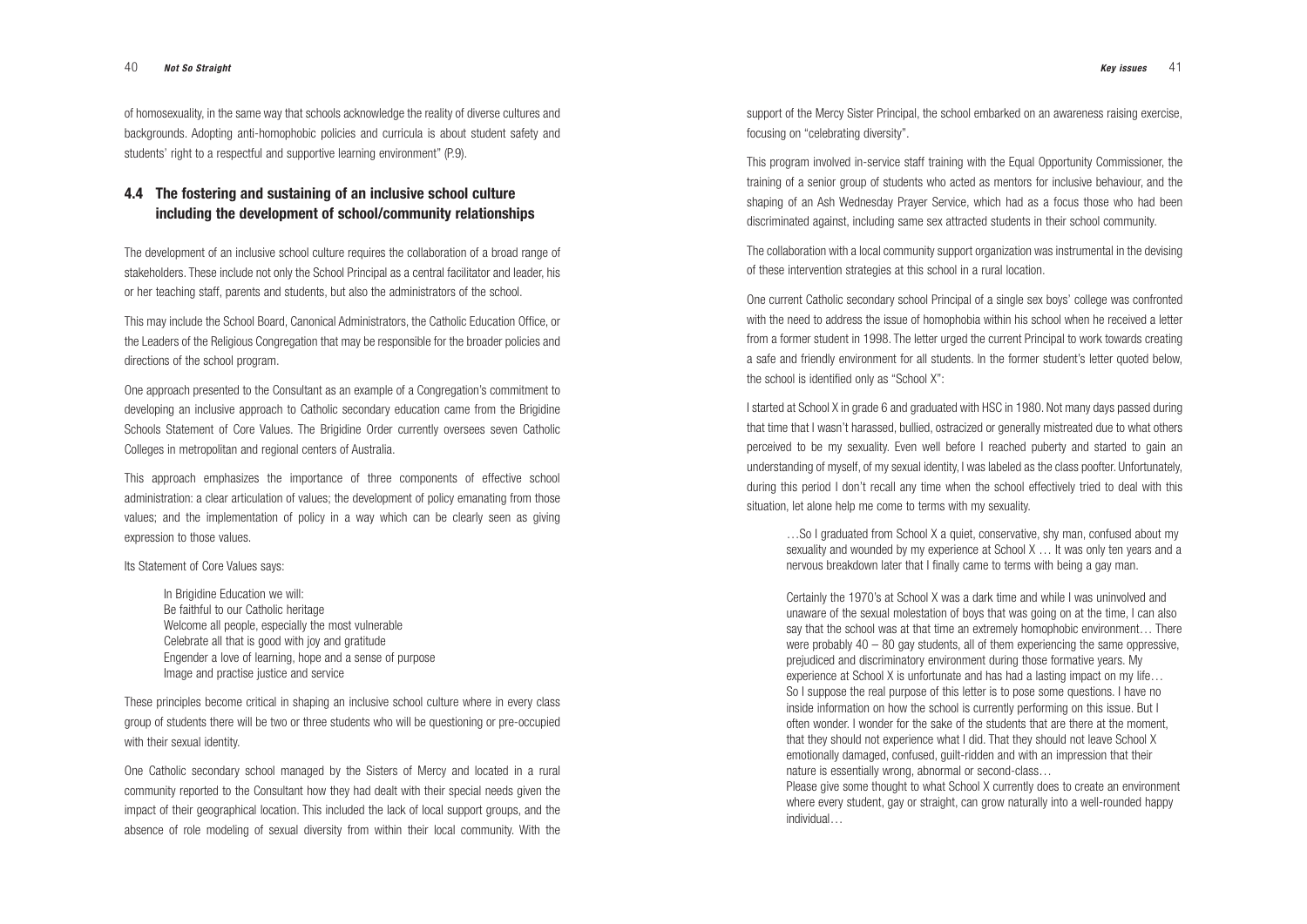those policies were regularly checked against the foundational principles.

If the commitment to the needs of at-risk or marginal students rested with the student counsellor or welfare officer alone, or if there was a core group of teaching staff who actively resisted the implementation of an inclusive school policy, the school's response remained fragmented.

The role of the School Principal was critical to the implementation of an integrated response, but he or she needed the support of the School Board and looked to the support of senior staff from the Catholic Education Office.

The Principal exercised a role of leadership with his or her teaching staff, but also needed to gain the understanding and the support of the parent body. Support was generally found to be forthcoming when such programs were presented to the parent body as an expression of the school's commitment to creating a safe learning environment for all students, and when it was made clear that such programs were educational and pastoral, not permissive or promotional of alternative lifestyles.

At times, individual parents were not comfortable with the approach taken by the school community and sought reassurance and further explanation of the approach taken. Some parents were found to be acting out of a well entrenched homophobic perspective and little could be done to change that disposition. But that response from individual parents did not represent the parent body and needed to be responded to appropriately.

Accounts were given to the Consultant where such individual parents had effectively vetoed the school's program of responding to same sex attracted students by appealing to church leaders. In doing so, it was reported that they had undermined the efforts of the whole school community to shape a pastoral response strategy to some of the school's students in greatest need.

School Boards, Canonical Administrators, Catholic Education Staff and Church Leaders have an important role to play in such situations, to facilitate understanding and cooperation and to avoid outcomes that lead to disillusionment and poorly integrated pastoral care programs.

The following chapter outlines a number of case studies that were presented to the Consultant during his visits to schools in different States and Territories around Australia.

These case studies are examples of good practice, giving expression to the key issues outlined in this chapter arising from the consultation.

This letter, powerful in its own right, also resonated with the experience of some staff at the time who were facing the reality of their own children being same sex attracted. There was a general recognition, informed and highlighted by a bullying survey conducted in the school, that although physical bullying was not a frequent occurrence, verbal harassment was still a significant problem. It was recognized that boys who were perceived to be different were frequently the targets of this bullying and that the bullying often took the form of suggesting, in a disparaging manner, that the student was homosexual.

The student body, to protect itself from these attitudes, developed a strong macho culture, which allowed only a very narrow definition of what it is to be male. The victims of the homophobic bullying were not necessarily same sex attracted but those who did not fit the narrow definition. These boys included the academic achievers. Homophobic bullying was directed towards the academic elite of the school; it was cool to be a fool, it was cool to be macho. With this understanding, and with a desire to improve academic performance, the college was aware of yet another good reason to deal with this issue.

In response the school established what it called "the Homophobic Taskforce" in November 1998. The purpose of the group was to gather information and resources, to talk about what was happening at the school, to review policies, and to look at ways of tackling homophobia and raising awareness around homosexuality.

The school recognized that it had a problem with homophobia among staff. Therefore the focus of the school's efforts became the professional development of staff. The role of the School Principal was critical in facing these challenges. The Principal concerned has made many public statements about the inappropriateness of homophobic bullying and the consequences for young people. He has done this at school assemblies, at parent gatherings and by sending a letter to all parents about pastoral care, outlining specifically the concerns about homophobic bullying and the work of the school taskforce.

He explained that while Catholic teaching on homosexuality would be taught, the harassment of students who are different would not be accepted. The school has also been encouraged by the support and understanding shown by the religious order that conducts the school.

#### **4.5 Integration of four levels of intervention required**

During the consultation schools that were found to have successfully developed a positive pastoral response to the needs of same sex attracted students were those that had brought about an integration of the above four levels of intervention.

Where such a consistency of approach was found, there had been an effort to develop educational policies based on core Christian values and principles and the implementation of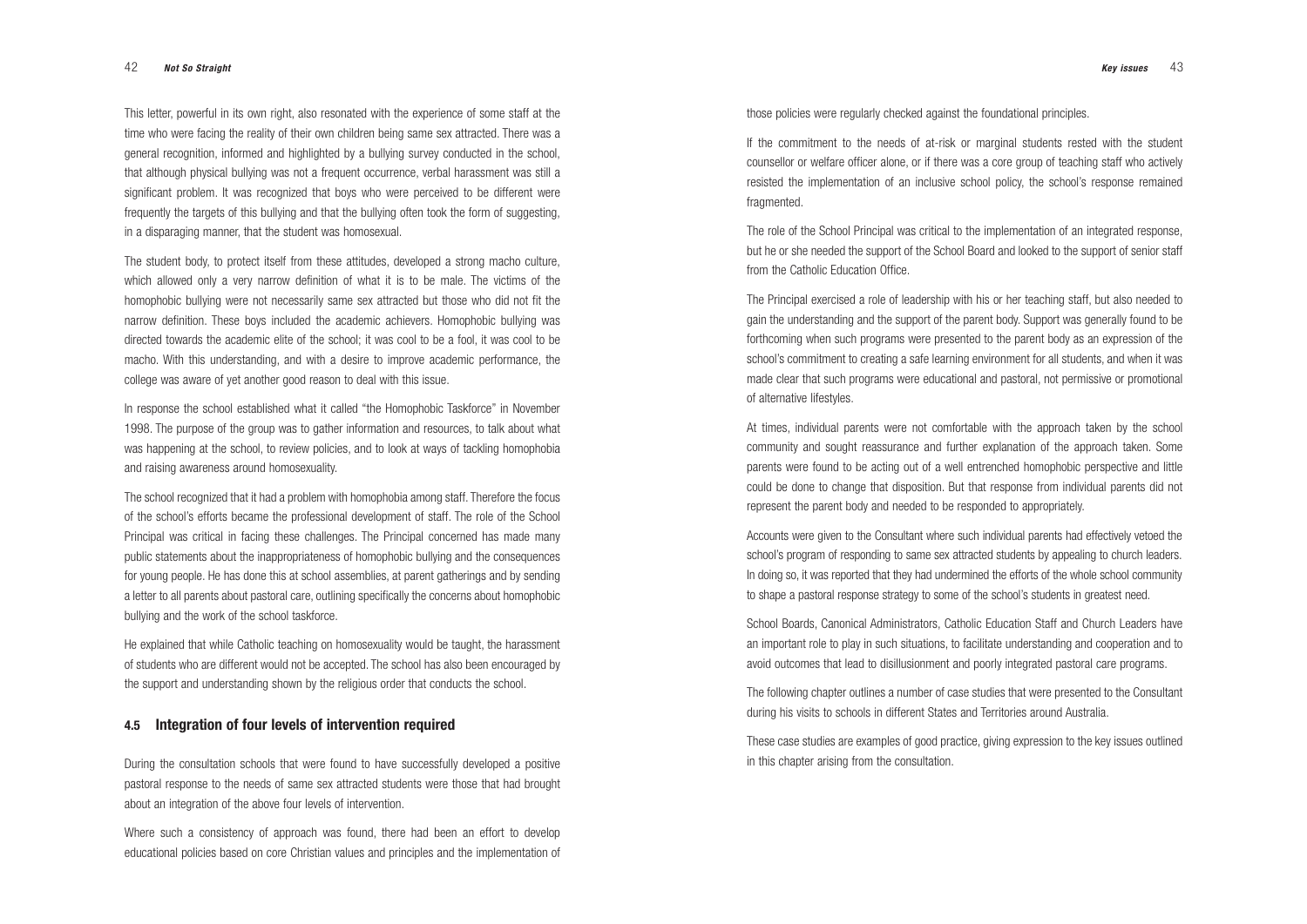## **5.1 CASESTUDY 1**

### **A tragic loss of life**

The school where I was earlier employed as a student counsellor could have been regarded as very "blokey". It was a single sex boys school. I felt that there was a certain harshness in the school environment, something which seemed to be part of the whole school culture, its administration as well as its teaching staff.

Two students who had come to the attention of the pastoral care office during my time there later took their own lives. Both students had established an intensive, close, exclusive friendship with each other while they were only in year 9. We attempted to guide them and to counsel them to widen the scope of their friendship network, but with little success.

After a serious domestic disagreement with his mother, one of the students had to deal with the grief after his mother died suddenly in the latter part of the year. On the anniversary of her death the following year, that student took his own life.

The second student continued at the school, but in the following year when he was undergoing year 11 studies, he also took his own life.

As student counsellor, I look back and realize that both of these students, who were expressing homosexual attraction, had few role models within the school that they could identify with and with whom they might have been able to share some of their difficulties. We seemed inadequate in our attempts to intervene.

This would entail the school community addressing every instance of bullying, whether it arose from issues to do with same sex attraction or not. In this way, some of the examples provided below where students were forced to change their natural behaviour to avoid conflict would have been better dealt with by addressing the bullying behaviour itself, in such a way that students who wished to could be more honest about themselves and their sexual orientation within the school environment.

The school simply did not have the capacity to reach out to these students in their area of need at the time. I believe that the harshness of the school environment was partially responsible for the tragic outcome.

# **Case studies illustrating complex challenges**

The following case studies were all actual situations presented to the Consultant as he visited or spoke with Catholic education administrative and teaching staff in secondary schools around Australia.

Some represent "good practice" while others illustrate how school authorities were forced to be reactive, rather than proactive because of the limitations of the school environment in being inclusive of students who displayed differences.

Such case studies reflect a lack of integration that sometimes exists in situations where people of good will struggle to give expression to Christian values and principles in programs responding to same sex attracted students.

The solution lies in a commitment by the school management and teaching staff to working on the "whole school environment", so that students who are different do not have to conform or submerge their natural behaviour in order to be acceptable.

The accounts of these experiences that were shared with the Consultant are recorded as they were reported. No attempt has been made to edit the message they wished to convey.

No school has discovered the magic formula for dealing with this complex and difficult task, but some schools have worked hard to provide a safe, and inclusive learning environment for their students, an environment that they hope reflects their Christian mission.

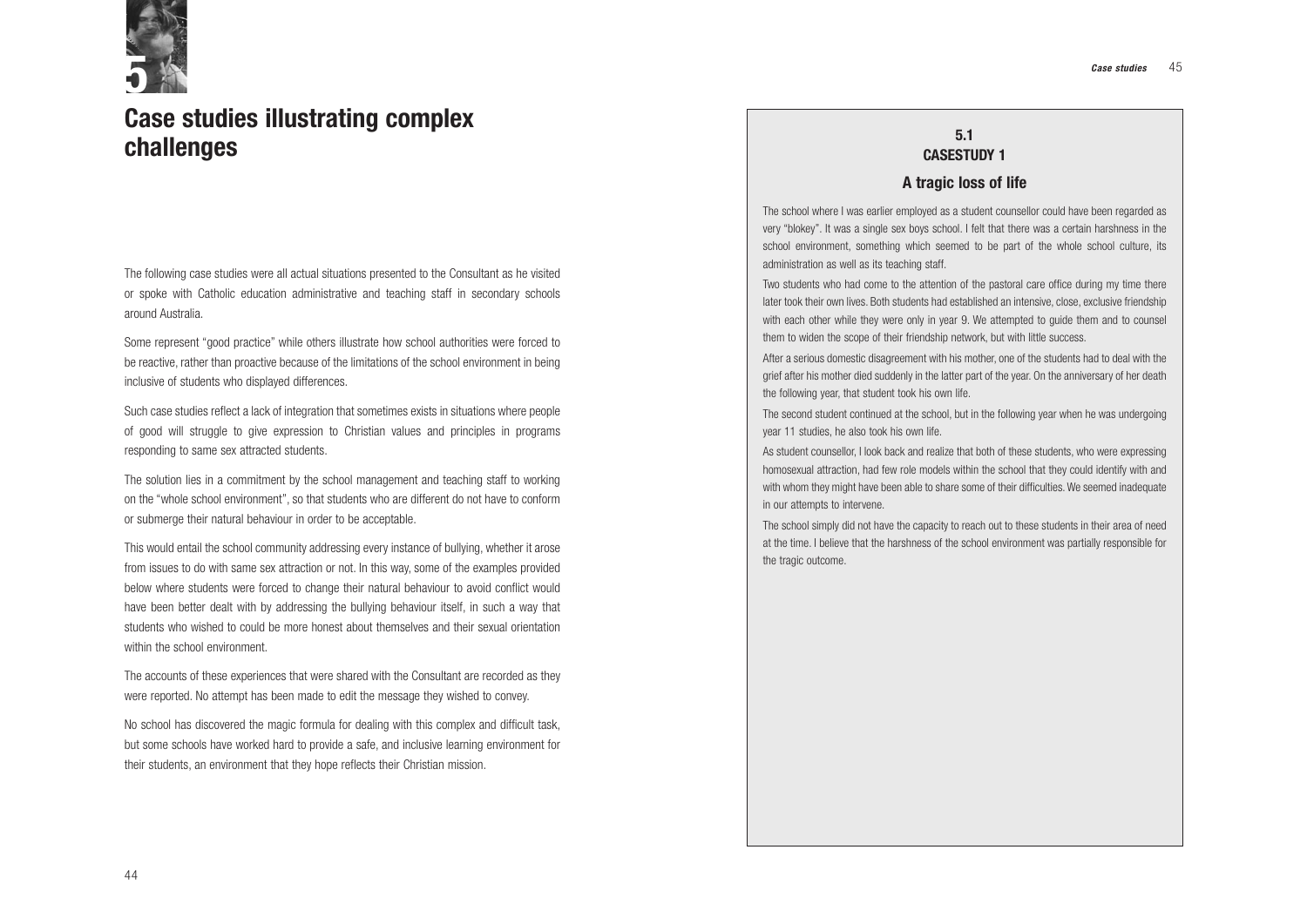## **5.3 CASESTUDY 3**

A new counsellor had just been appointed to our school, when I was the Year 11 coordinator. He was a recent graduate in psychology and although he had worked in a school as a teacher before his graduate studies, he had no previous counselling experience. In the first week of the school term, he placed a notice on the student notice-board inviting students to attend a support group for students with same sex attraction.

## **Improving practices in providing pastoral care**

The large notice in bright colors announced: Are you gay? Come and join the school gay and lesbian support group!

Our school community simply had not done its ground work to make such a direct approach possible. There was no program within which such an approach could have been integrated at the time. The counsellor's efforts were unsupported by the wider school environment and it turned out that this approach was counterproductive as a result.

We learned from that experience how important it was to be very clear in setting appropriate parameters for the way in which school counsellors worked, and the importance of accountability mechanisms, to ensure that they efforts were fully integrated into the pastoral care efforts of the whole school.

Naturally, not one student attended the meeting. The student counsellor, despite his good intentions, failed to establish his credibility as an approachable member of staff. Students that I knew in my year level who had issues in relation to same sex attraction were simply not prepared to come forward at that stage and they were not ready to seek his counselling assistance. He lost the confidence of staff and students alike. He left the school before the midyear break.

We realized that our school had to do a lot more work before such an approach would have produced positive results.

## **5.2 CASESTUDY 2**

#### **Helping to modify confronting behaviour**

In this way I believe we created a safe space within the form during the year 9 level. The student was given the opportunity to express his individuality in a way that could be managed by the majority of the other students. At times he continued to go overboard, with youthful enthusiasm, and he was often advised that he might be forced to modify his behaviour because of the limitations of our current school environment.

I remember one of my students who raised a lot of concerns in his earlier years. I think it was in year 9 that his overly, in your face, gay mannerism and his extremely outgoing personality began prompting a counter-reaction from his fellow students.

As the person in charge of his home room, I realized that although this student had done nothing wrong except express himself honestly, he would need some counselling and support to avert danger or conflict along the way, over the coming four years.

In order to assist in this way, two of his classroom teachers were able to advise him on what could be seen as "engaging behaviour", meaning ways of moderating the excesses of his enthusiasm and finding ways of balancing his reactions, in a way that other students were able to engage with.

In his earlier years, he connected well several of the more popular female students, who sort of adopted him as part of their group.

During form assemblies, there were a number of times where I and his form coordinator discussed the importance for us as a Christian school to be inclusive and to accept students who are different in one way or another. The issue of same sex attraction was never mentioned publicly in any of these forums. In this way, the individual student that we were most concerned about never became the focus of public attention. The issue was only ever dealt with in a general way, which avoided unnecessary attention or embarrassment.

By year 12, he was fully accepted by the male and the female students as an important and integral member of the school community. At that time, he had established a close friendship with another male student outside of the school community and was able to share something of that friendship with other students in the same way that they talked about their own friendships within and outside of the school.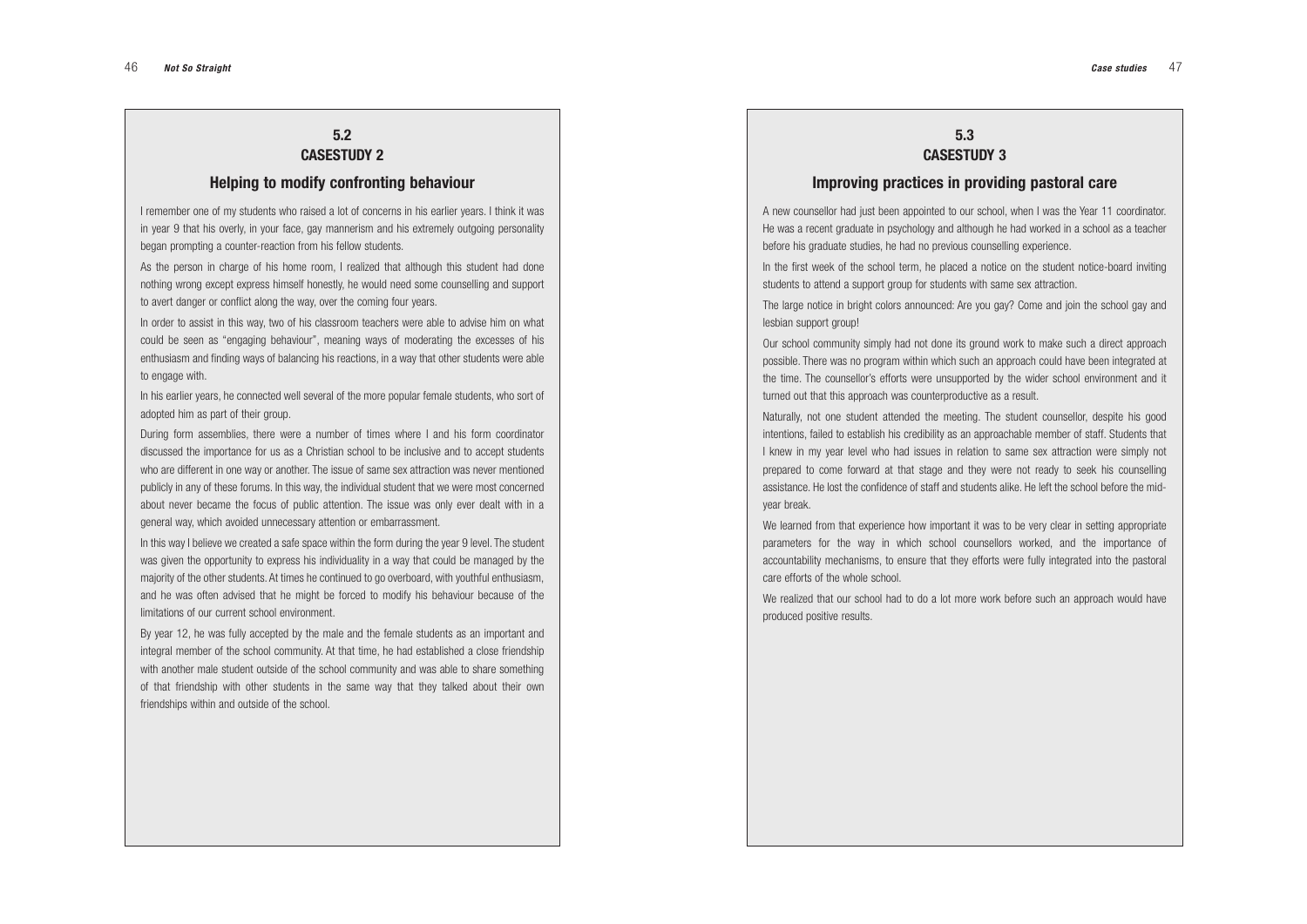## **5.5 CASESTUDY 5**

### **Correcting inappropriate behaviour**

Three senior students were clowning around in the student lunchroom during recess one morning when I was on yard duty as a Year 11 form master.

They were in high spirits and joking and having a good time together.

I overhead one of them say to the other two: "You're just faggots, just stupid faggots, you are". While they were conscious that I was within hearing of their comments, my presence did not seem to have influenced their remarks, nor did they appear to think there was anything wrong with their behaviour

Approaching the group, I said to the three students: " How do you think your language might affect other students in the vicinity who might take offence?"

The student defended his remark in a jovial way, saying: Oh sir, we were just clowning around, we weren't serious.

Replying, I indicated that while I understood they were just clowning around, I thought that the use of the term "faggot" was a derogatory term, and could in fact be quite insensitive to other students in the vicinity, who might have heard the term being used in such a way.

"Think about how a student who was uncertain about his or her sexuality might respond to hearing the three of you use that term as a put down for a person like him", I suggested. The students replied: "Oh sorry, Sir, we were just having some fun, and hadn't intended any harm to anyone".

With the students who are open about their sexual attraction to others of the same sex, we are happy to acknowledge them as individuals. We do not promote their lifestyle, but we certainly do not condemn it either.

"Isn't it against the Church's teaching since our school always proudly presents itself as a Catholic College?"

> "I know", I replied, " but if we are serious about creating a safe and respectful place for all students, that sort of remark could in fact be quite hurtful for some". The fact that this sort of behaviour had been mentioned in our recent staff development forum gave me a little more confidence in intervening, which previously I don't think I would have been prepared to do.

## **5.4 CASESTUDY 4**

#### **Different cultural backgrounds**

Our school is very diverse, in terms of different racial and cultural backgrounds. It is important to understand that these differences are very dramatic, even within a shared Catholic background and ethos.

We have had just a few students who have been prepared to be open about their same sex attractedness over the years. Most of the other students are quite happy to remain anonymous. As Principal, I am a strong believer that as a school community, we should be prepared to work with students at the level at which they are comfortable. I am not supportive of intervening into the privacy of students' lives, without cause, unless there is some behaviour that might be damaging to the interests of other students.

Some of our Philippino students came to see me because they believed that a Catholic school should not retain a student who was openly gay. They said:

They felt that the students concerned should have been advised to leave our school and to attend the local Government High School instead.

This was a situation that, as Principal, I had to deal with very carefully. On reflection, I realized that the students were very sincere in the approach they had made to my office, but that I had to help them understand that pastoral care to students who are different is an essential part of our ethos as a Catholic school too.

By acknowledging the presence of our same sex attracted students as individuals and being comfortable with their circumstances we had unwittingly challenged some presuppositions of another group of students in our school.

With the help of our Religious Education Coordinator, we used some scriptural passages to show how Jesus dealt with equivalent situations in the gospel narratives. He was always seen to reach out to others with respect, understanding and compassion, despite their differences.

This approach seemed to help resolve the tension, and some weeks later I noticed the group of Philippino students mixing comfortably with one of the girls in Year 11, who had been one of the students that they had previously wanted me to transfer out of the College. I felt we had helped resolve a difficult situation.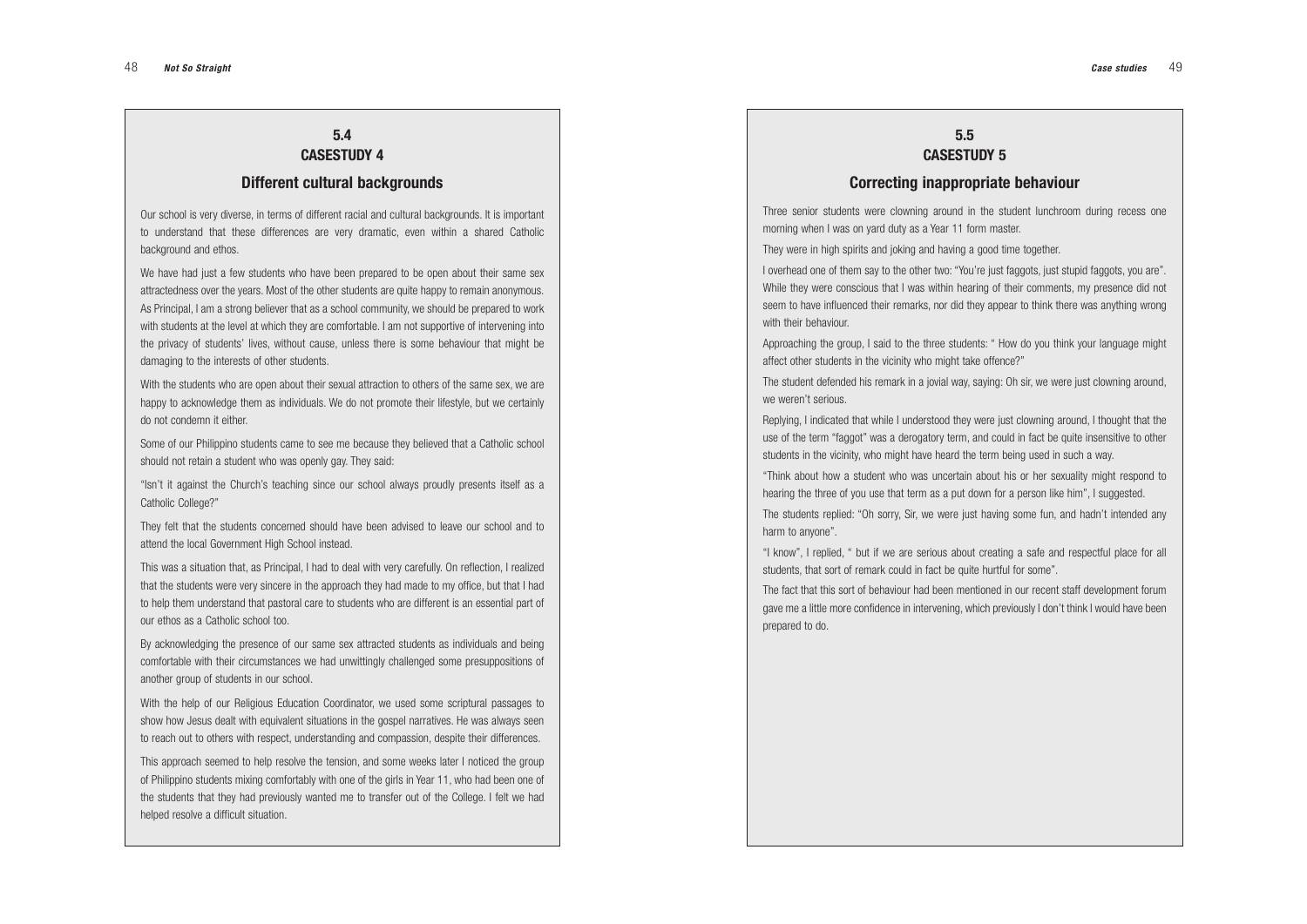### **5.7 CASESTUDY 7**

#### **Catholic moral values and homosexuality**

Our Year 12 coordinator had been approached by two of our senior school prefects early in their final year suggesting that they would like something done as part of their religious education program about same sex attracted students and the Church's teaching about homosexuality.

There were no students that we were aware of who had raised this as an issue before, but it was clear that the student delegation knew that it was an issue for some of their fellow students.

How to continue to provide an inclusive and welcoming environment to all students? This had been a clear emphasis of our school assemblies over the previous twelve months. But we also needed to work out a way of presenting, and helping the students to understand the Church's teaching about homosexual relationships.

Rather than deal with this new dimension in a form assembly situation, the religious education coordinator and the form coordinator planned to deal with the issue in smaller classroom discussion groups. The difficulty was finding suitable senior teachers who were comfortable dealing with this issue. We really only had two teachers who felt equipped to interpret faithfully the Church's teaching in this area and to lead a discussion with senior students about how this teaching can be applied in a pastoral situation.

So a series of workshops were designed in which this issue was one of several topics to be covered, over a period of four weeks. Each student would cover each of the topics chosen, in a group size suitable for such a difficulty discussion topic. Another topic covered was the Church's teaching about birth control, highlighting the centrality of procreation as part of the marriage relationship.

We knew that there was a broad range of expectations and experiences within our parent body. Some parents are quite concerned about the matter of sex education in school generally and are certainly very anxious about such matters as diversity of sexual orientation being raised. We also have some parents of students at our school who are living in a gay or lesbian relationship themselves and have made complaints about discriminatory behaviour on behalf of the school authorities. So we knew that it was going to be a challenging task!

We decided that we would highlight the central message as the importance of establishing and maintaining a safe learning environment for all students. So we dealt with occupational health and safety type issues first. Then, the issue of bullying was presented and we reported that our school was faring well in terms of not having many incidents, but that we could do better.

> The workshop on homosexuality was able to carefully express the church's teaching about homosexual behaviour and to make the distinction between the moral rejection of certain behaviour and the acceptance and understanding of the person. The role of individual conscience in applying the moral teaching of the Church could then be discussed in this setting. Students had certainly been aware of the Church's teaching, but few had been able to grasp the distinction between the rejection of the behaviour and the acceptance and engagement of the individual person who may have same sex attraction.

## **5.6 CASESTUDY 6**

#### **A parent education evening**

We wanted to make our school a safe environment for all students. We did not want to tolerate bullying or turn a blind eye to derogatory comments to staff or students, in relation to possible sexual orientation. The challenge was how to bring this issue into our parent education evenings.

Our senior school executive sat down to plan the evening and decided that the way in which the evening would be presented was going to be critically important.

Form coordinators reported on the types of issues that had arisen over the previous twelve months, in relation to bullying incidents. These included racial taunts, boys' lack of respect for female students, unnecessarily aggressive behaviour on the sports field, and incidents relating to the issue of sexual orientation.

This enabled the issue we had become concerned about to be discussed in the public forum without highlighting it as a separate category. All parents were committed to building and maintaining a safe learning environment for their son or daughter. Our discussion was able to raise this sensitive issue in a way that did not embarrass or disturb any members of our school community. There were no complaints received from the parent body. We felt the process had been a success.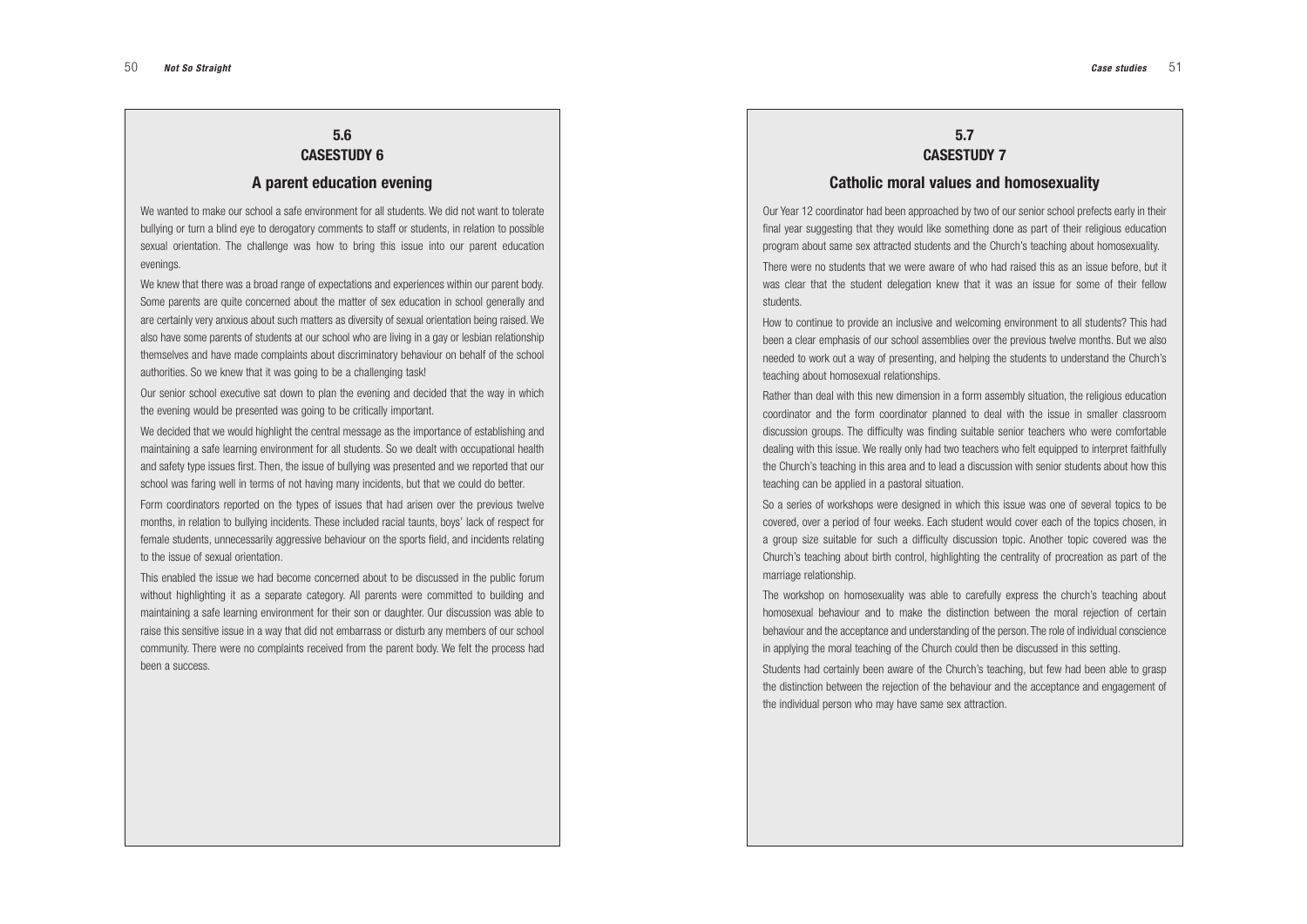### **5.9 CASESTUDY 9**

#### **Creating a safe, supportive, nurturing environment**

Our school had significant pastoral concerns as a result of a Year 8 student being bullied by a number of his fellow Year 8 students and a number of Year 9 students. When we assessed the numerous incidents, we found that the focus of a lot of the taunts was what could be described as the student's effeminate manner. We realized that this reflected badly on our school environment.

This student was an exceptionally talented young student, with well above average intelligence and with notable talents in the music area. We were concerned about the lasting impact on the student himself. The year level coordinator was concerned that the student might transfer to another school.

So as the senior student counsellor, accompanied by the year level coordinator, I arranged an appointment with the student's parents. I attempted to explain the difficulties to the student's parents as sensitively as possible. They both listened carefully, and, after considering what I had said, the father asked: "Are you indicating that you think our son is gay?" I responded by explaining that this was being suggested by the taunts from other students in his form and so the school felt it important to bring them, as family, into the conversation. The issue I insisted was the impact of the bullying, not whatever his sexual orientation might be. In response, the father replied by confirming their love for all their children, and that they loved this son, just as he was, whatever his sexual orientation happens to be in the long term. So the parents agreed with our proposal to help him to develop some protective behaviour in response to any continued taunts that might not be observed by school staff. We agreed that the identified concern would be the bullying behaviour to order to protect their son who may not want the issue of his sexual orientation to be identified in any way, either in the family or in the school.

The student was quite articulate and we were able to coach him in some appropriate and balanced responses, in order to fortify him from being harmed further by inappropriate or unwelcome comments. Further, as a school community, we committed ourselves to working on changing the school environment so that such students would be able to be themselves.

The student remained in our college. He was frequently recognized and praised at school assemblies for his achievements. By year 11, he was totally accepted by students and staff alike. In year 12 he was appointed as Prefect of Music. He is now in his final years of studying Music at the Conservatorium. He is regarded as an outstanding graduate of our school community.

## **5.8 CASESTUDY 8**

#### **Addressing whole of school culture**

Our school is co-educational and is generally an engaging and friendly environment in which to work, for both staff and students. Very few of our students have identified themselves as same sex attracted, and those for whom it may have been an issue have understood that it is not necessary for them to do so.

Whenever one of male students had identified himself that way, it has been our experience that he will be more willing to talk about it with female students, who generally are more receptive to such a personal revelation.

The female students are also more adept at challenging homophobic behaviour, such as comments like: " You're a girl", or, "that's gay". Our teaching staff had been less able to respond, at least in a consistent way, across the whole school campus.

Our female students were usually the ones who taught those who may have been the targets of taunts or personal criticism of this nature to respond with protective behaviour. Sometimes it simply meant asking the question: " What do you mean by that comment?" Or, " do you mean to suggest that anything to do with being gay is a bad thing, because I don't believe that". Or, "I am a girl and I am not prepared to accept your remark as some sort of put down".

Since our female students were proficient at such responses, we understood that our whole staff community needed to learn to respond in a consistent way. We committed to do this because we felt, as a staff group, we needed to respond to such comments in a similar way to the way in which we would respond to racial comments made within the school context. They would not be tolerated and we agreed that homophobic comments should not be tolerated either.

Once there was staff agreement around this policy, it was much easier for individual staff members to feel confident in making such interventions. It did not take long for the message to get across that comments, of whatever nature, that put other students or staff down were not acceptable in our school community. It was based on a belief in the dignity of each individual, despite their differences.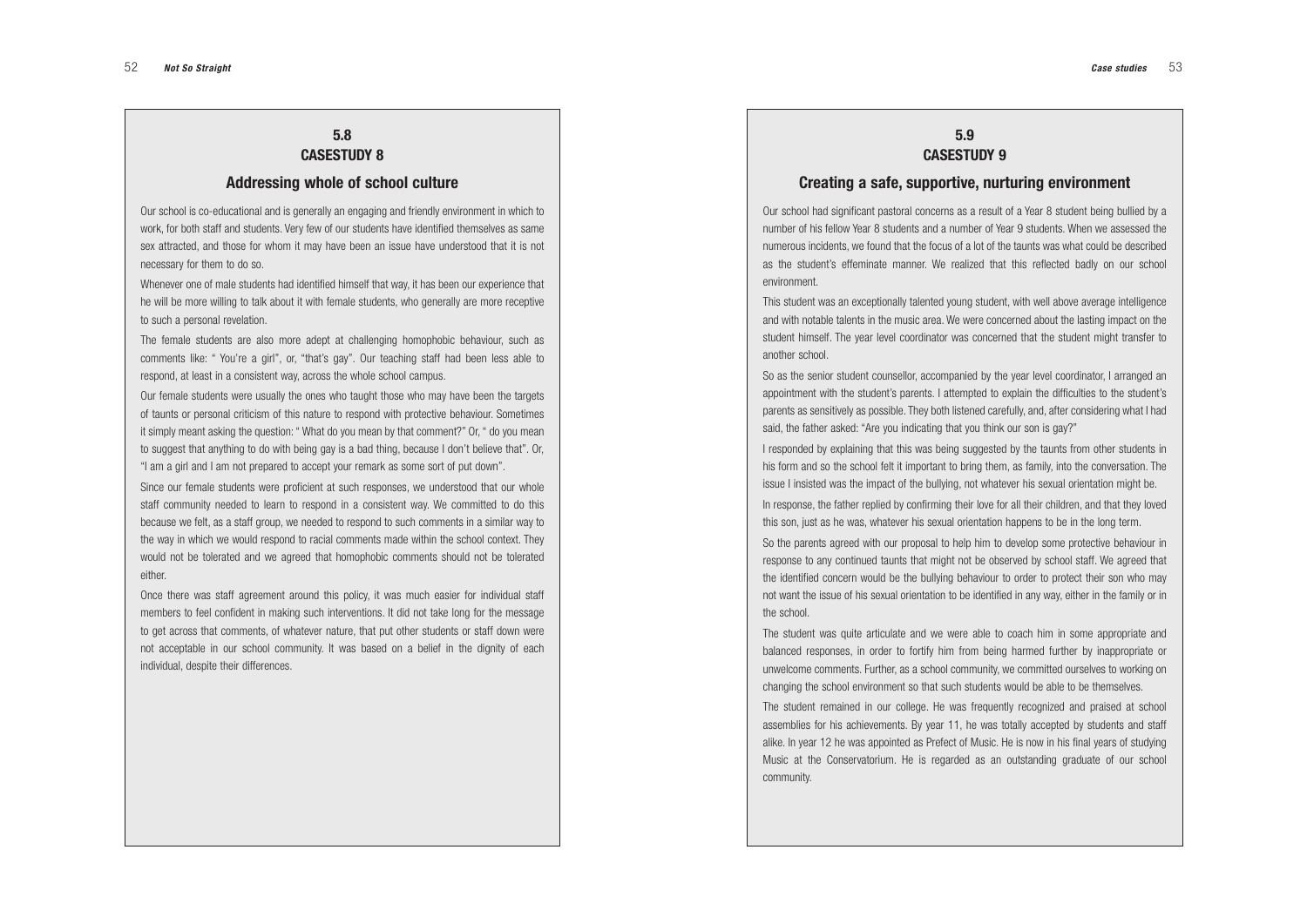# **5.11 CASESTUDY 11**

# **Organising a Staff Development Training Program**

Our major concern was to establish a safe school environment for same sex attracted students. We were influenced by a survey we conducted with former students about their experiences at our school in previous years. One of our students reported: "I felt I needed to stay invisible during the senior school year, simply in order to survive (as a same sex attracted person)". In planning the program, we were very much aware of the importance of dealing with this issue in a Catholic school environment. We presented the findings of the survey of our former students to the whole staff group. One of the findings was that there was evidence that harsh gender stereotypes do exist at our school. There was also evidence from our staff meeting that there in fact were incidents of homophobic bullying at the school, although we felt that it was probably typical of most schools.

We committed to developing a program that would deal with this situation. An outside resource person was engaged, someone who needed to be very alert to the Catholic ethos and values.

A basic starting point was established that homophobic language simply was not acceptable in the school setting. This needed to be accepted by all members of staff, not just a select few who felt strongly about the issue.

The focus of the program was on students at risk, and we engaged the assistance of a focus group of former students of the College. We established clear codes of acceptable behaviour, without which we felt there was no way of challenging unacceptable behaviour.

Our former students told us: the issue of racial prejudice is often raised, why is the prejudicial treatment of same sex attracted students never raised in the school setting?

The parent representatives who were consulted expressed some of the fearful responses that are often expressed in church circles: that by even talking about this issue in a school setting you might lead some young people into a homosexual lifestyle who otherwise would never have been involved.

But the leadership of our Principal was critical in establishing the absolute need to create a safe school environment for all of our students.

The staff working group was composed of a broad representation: the school nurse, the arts and drama teacher, a physical education teacher, the senior student counsellor and the Year 11 coordinator. The safe school program was approved by the School Board, and then by the canonical administrators, made up of a group of our local parish priests.

## **5.10 CASESTUDY 10**

#### **Broadening the definition of "an invited friend"**

Our Principal generally takes a pastoral approach to most student behaviour and is happy to allow students to test the boundaries a little, and to learn from making their own mistakes. But his capacities were tested last year, when one of our Year 12 boys made it known that he wanted to invite his male partner to the end of year social.

This student is one of the few students in our school who has identified his same sex attraction, and this has largely been accepted within his peer group. He felt that it was silly for him to ask a female companion to the graduation social. He had a young friend who was not a student at our school, but at a neighbouring government high school. He had asked our senior school counsellor whether he would be allowed to invite him to our end of year student function.

The fact that he wanted to ask his male friend would have been of no surprise to most of our other students, and he did not see it as a big issue. He was not making a big statement by proposing this, just wanted to be more honest about who he was as a person. This is clearly an admirable thing to be encouraged.

The Principal met with the student on Friday, after seeking conferring with our school counsellor. He listened to his request and the reasons put forward, and indicated that he wanted to consider the matter over the week-end.

The following Monday, our Principal informed the student that he felt that if he invited his male friend to accompany him to the final year social, it could make some other students feel uncomfortable. The student's response was that the problem was the other students, in terms of their lack of tolerance, surely.

Our Principal explained to the student that while he accepted his position and his preference to ask his male friend to the formal, he decided not to give his approval, because it could become a point of conflict on a very special occasion. In doing this, he acknowledged the failure of the school community in terms of its tolerance and its capacity to deal with the student's honest request.

The student was disappointed with the Principal's decision because he realized that in making a choice for partner, he was forced to be dishonest to himself and the other students. So he asked his female next door neighbor to accompany him. This outcome was necessary because of our school's limitations.

We realized that the structure of the annual social was an exclusive one, forcing all students to find an opposite sex "partner", rather than a friend to invite. So now our students are encouraged to invite a friend, a member of their family or even a neighbor. By broadening the categories of those who could be invited, the evening becomes more inclusive, rather than exclusive. This student brought about this positive change.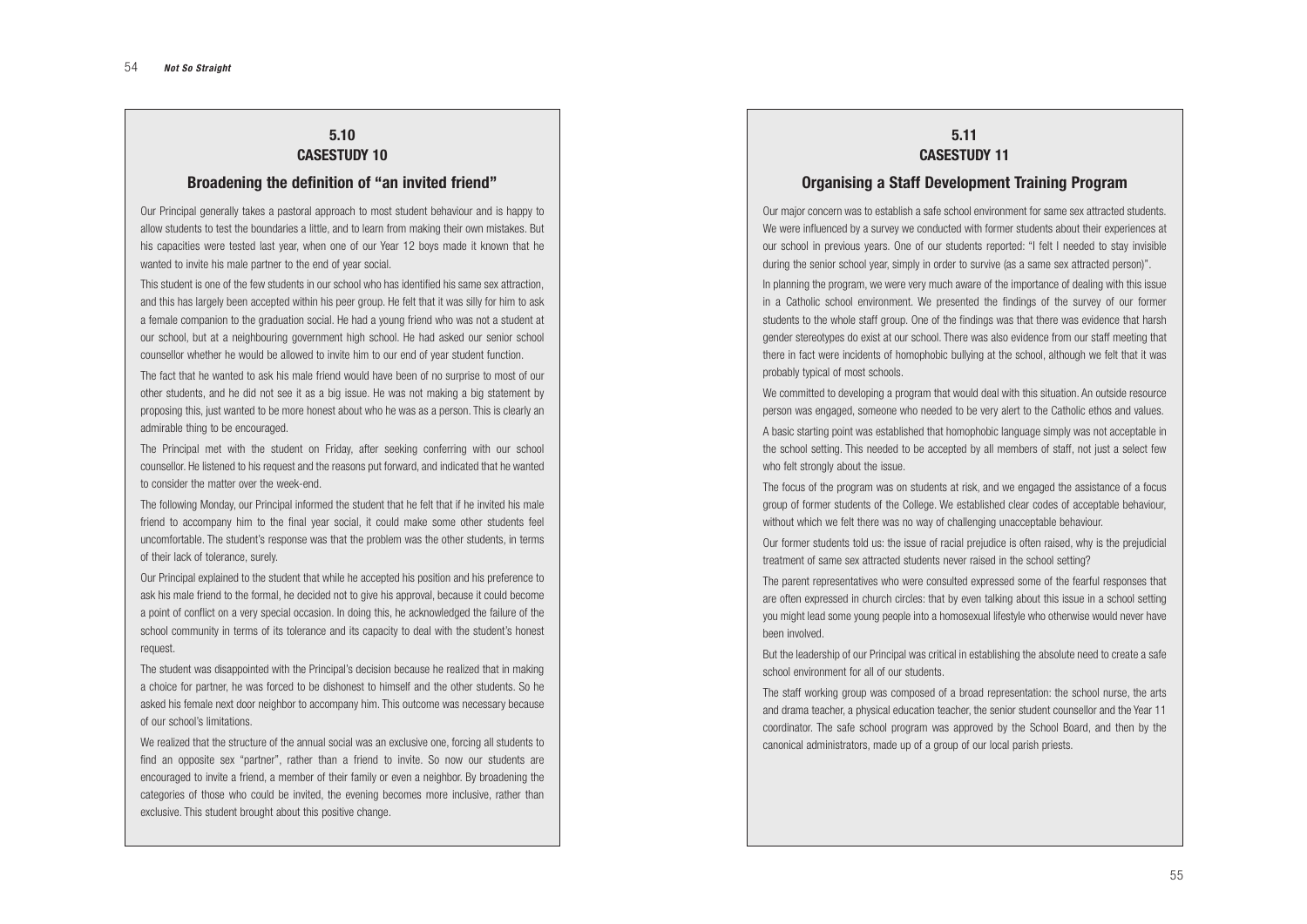- **6.7** It is recommended that Catholic School Principals ensure that the review of such policies and procedures upholds and clearly expresses the Catholic Church's view on the value and dignity of each individual.
- **6.8** It is recommended that each Catholic secondary school should seek to create an inclusive and supportive environment in which staff and students feel confident to explore issues of identity, difference and similarity.
- **6.9** It is recommended that in implementing policies in relation to same sex attracted students, Catholic secondary schools be conscious of the needs of families and students from culturally and linguistically diverse backgrounds and ensure these are respected in shaping interventions.
- **6.10** It is recommended that Catholic secondary schools located in rural or remote areas recognise and respond to the specific needs of same sex attracted students, namely their isolation, lack of support services and their information and resource deficit, in comparison with students attending city schools.
- **6.11** It is recommended that Catholic secondary schools clearly articulate the Church's teaching on sexuality and on sexual expression to ensure that the values underlying that teaching are carefully considered by their students and that students be given the opportunity to discuss these values so that their implications can be explored together rather than simply imposed.
- **6.12** It is recommended that Catholic secondary schools implement a pastoral care program that reflects the Church's positive teaching on the pastoral care of homosexual persons.
- **6.13** It is recommended that Catholic Education Offices provide support to Catholic secondary schools, by way of professional supervision and staff development programs, to enable them to increase their capacity to provide effective pastoral care of same sex attracted students.
- **6.14** It is recommended that Catholic Church leaders endorse the efforts of Catholic Education Offices and School Principals in fulfilling their obligation to provide a safe learning environment for all students.
- **6.15** It is recommended that Catholic secondary schools address the needs and the concerns of parents and family members by involving them in programs aimed at addressing homophobia and discrimination against same sex attracted students.
- **6.16** It is recommended that Catholic secondary schools establish working relationships with Catholic welfare agencies able to assist with the provision of services for same sex attracted students.
- **6.17** It is recommended that Catholic secondary schools carefully assess the suitability of other than Catholic community agencies and services from which they may seek
- **6.1** It is recommended that an integrated approach be undertaken by each Catholic secondary school that recognises the relationship between the school's mission statement, its policies and guidelines, its procedures and practices and its curriculum content in seeking to ensure a safe learning environment for all students.
- **6.2** It is recommended that a "whole of school approach" be adopted by each Catholic secondary school that clearly reflects an awareness of the presence of same sex attracted individuals in its student community.
- **6.3** It is recommended that Catholic secondary school Councils or Boards, Principals and teachers become informed of their obligations and responsibilities under Commonwealth, State and Territory legislation in relation to human rights and equal opportunity, common law, criminal law and child protection legislation in relation to same sex attracted students.
- **6.4** It is recommended that each Catholic secondary school includes in its discrimination and harassment policies, guidelines and procedures that address homophobia, along with sexism, racism and other forms of violence.
- **6.5** It is recommended that Catholic secondary schools review their existing policies, procedures, guidelines, programs and practices to ensure that they are inclusive of the needs of same sex attracted students.
- **6.6** It is recommended that Catholic School Principals involve all members of staff in the review of such policies and procedures and seek the endorsement of the School Council or Board of any changes made.

# **Recommendations for creating and maintaining a safe and supportive whole school learning environment**

These recommendations are presented to Catholic school administrators so that they can incorporate within their school administrative processes, their educational curriculum, their behaviour and disciplinary processes and their pastoral care programs an awareness and a sensitivity to the presence of same sex attracted students within their school community.

These recommendations have emerged from widespread consultation and discussion with educational administrators, teachers, student counsellors and pastoral care coordinators in Catholic secondary schools throughout Australia.

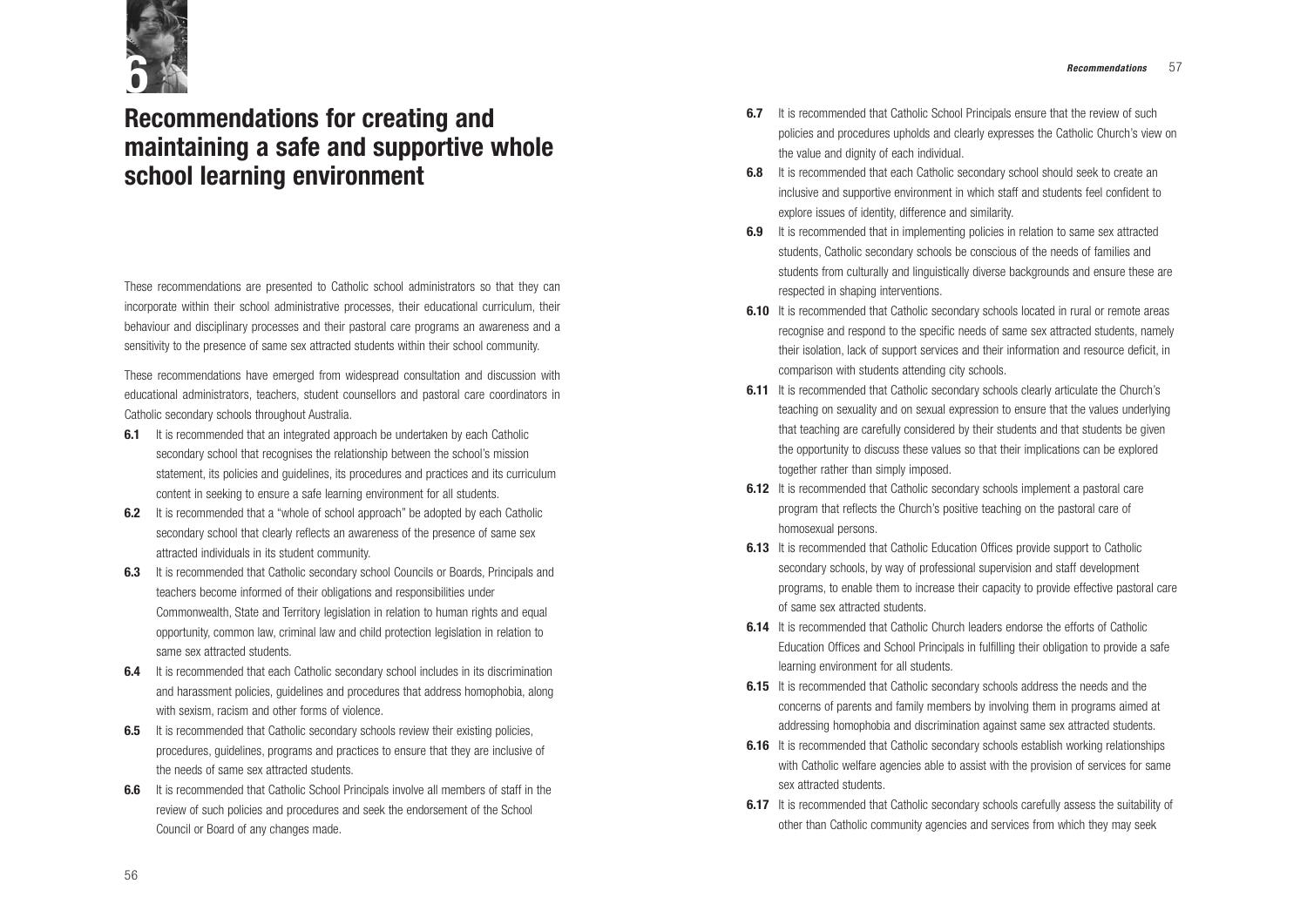Alexander, L. (2003), *Making Sense-Information for Parents, Families and Friends of Gay, Lesbian Bisexual and Transgender Young People,* Family Planning Victoria, Melbourne.

Alexander, L (2003), *The Role of Partnerships between Parents and Schools in Supporting Sexual Gender Diversity*. Family Planning Victoria, Melbourne.

Australian Bureau of Statistics (2003), *Schools Australia*, Catalogue No.4221.0 (Table 2 and 4), ABS, Canberra. Australian Bureau of Statistics (2001), *Census of Population and Housing: Australia's Youth*.

Catalogue.No.2059.0, ABS, Canberra.

Australian Legal Information Institute (2006), *Human Rights and Equal Opportunity Commission Act (1986),* Canberra

Australian Institute of Suicide Research and Prevention (2004), *'Who are the Kids Who Self-Harm?' Medical Journal of Australia*, 2004, 181(3), 140–4.

ACSSO (1998), *Creating Safe and Supportive Learning Environments: What's Working in Australian Schools,* Australian Council of State School Organisations Conference Report, Canberra.

ARCSHS (2003), *How is Your School Doing?* Australian Research Centre in Sex Health, and Society, La Trobe University, Melbourne.

ARCSHS (1999), *Talking To Sexual Health*: *National Framework for Education about STI's, HIV/AIDS and Blood - Borne Viruses in Secondary Schools*, Australian Research Centre in Sex, Health and Society, Canberra.

Bagley, C., & Tremblay, P. (1997), *Suicidal Behaviors in Homosexual and Bisexual Males,* Crisis, 18, New York.

Bailey, J., & Pillard, R. (1991), *A Genetic Study of Male Sexual Orientation*, Archives of General *Psychiatry*, 48, 1089 – 1096.

Baker, J. (2001), *How Homophobia Hurts Children: Nurturing Diversity At Home, at School, and in the Community*, Harrington Park Press, New York.

Barrett, R., & Barzan, R. (1996), *Spiritual Experiences of Gay Men and Lesbians*, Counseling and Values, 41, 4 -15.

Beitchman, J., Zucker, K., Hood, J., DaCosta, G., & Akman, D. (1991), *A Review of the Short-Terms Effects of Child Sexual Abuse,* Child and Family Studies Centre, Clarke Institute of Psychiatry, Canada.

- **6.18** It is recommended that Catholic secondary schools exercise care in selecting suitable resource material, literature and publications to be made available within school libraries or resource centres, or to be used in the teaching curriculum, in relation to sexual identity and orientation to ensure that such materials are consistent with the values of the school.
- **6.19** It is recommended that Catholic school administrators respond to each instance of student complaint of discrimination or harassment in relation to same sex attraction and monitor the number and nature of the complaints as one means of assessing the school's performance.
- **6.20** It is recommended that Catholic school administrators support and supervise the work of student counsellors and pastoral care team members in their work with same sex attracted students, ensuring that all school staff understand the Church's teaching on sexual morality and that appropriate levels of professionalism and confidentiality are maintained.
- **6.21** It is recommended that Catholic school administrators provide staff development and in-service training programs that incorporate strategies for consistently dealing with language or behaviour that discriminates against same sex attracted students.

Bradley, S & Zucker, K. (1997), 'Gender Identity Disorder: A Review of the Past 10 Year'. *Journal of the American Academy of Child and Adolescent Psychiatry,* 34 (7), 872 - 880.

Brown, R., (2002*),* 'Self Harm and Suicide Risk for Same-Sex Attracted Young People: A Family Perspective'*, Australian E-Journal for the Advancement of Medical Health,* 1 (1).

Campos, D., (2005), *Understanding Gay and Lesbian Youth: Lessons for Straight School Teachers, Counselors, and Administrators,* Rowman & Littlefield Education Lanham, Maryland, Oxford.

Catholic Archdiocese of Brisbane (2005), *Homophobia – Some Issues for the Catholic School,* Church - Acceptance Dialogue Group, Brisbane.

assistance in supporting same sex attracted students, to ensure a compatibility of values and beliefs and an integrated approach.

# **Bibliography**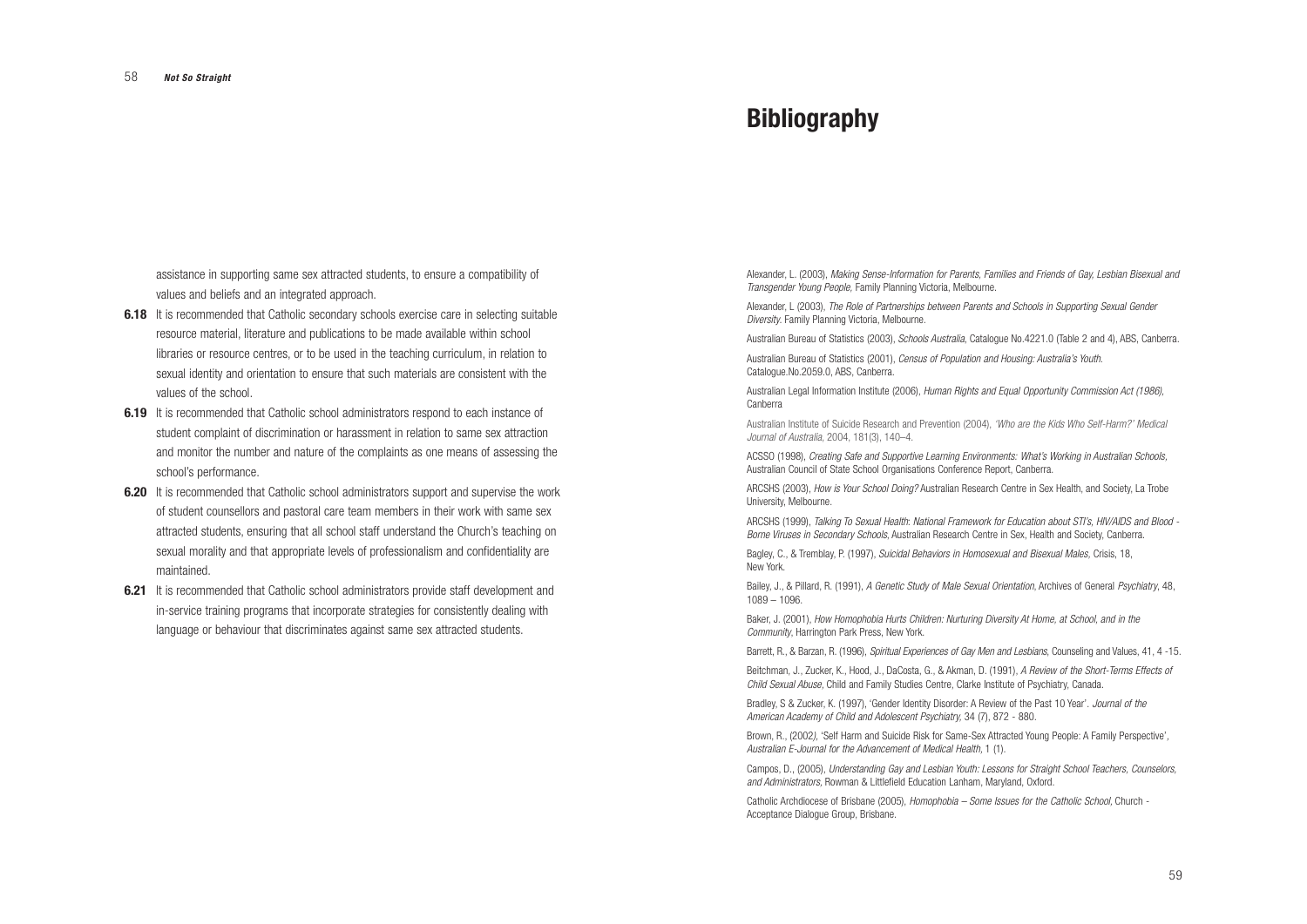Griffin, J. (1994), *The Schoolwatch Report: A Study Into Anti- Lesbian and Anti- Gay Harassment and Violence in Australian Schools.* Suzzane Jones- Pritchard, Sydney.

Harrison, L. (2000), *Gender Relations and the Production of Difference in School-Based Sexuality and HIV/AIDS Education in Australia*. Gender and Education, 12 (1), 5-19.

Harrison, L., & Dempsey, D. (1998), '*Everything Else is Just Like School': Evaluation Report from the Trail of 'Catching On'- A Sexual Health Curriculum for Year 9 and 10,* National Centre in HIV Social Research, Centre for the Study of Sexually Transmissible Diseases, La Trobe University, Melbourne.

Harrison, L. & Hay, M. (1997), *Minimizing Risk Maximizing Choice: An Evaluation of the Pilot Phase of the STD's/AIDS Prevention Education Project Department of Education Victoria.* National Centre in HIV Social Research, Centre for the Study of Transmissible Diseases, La Trobe University, Melbourne.

Hatton, E. & Swinson, S. (1994), *Sexual Orientation, Policy and Teaching*. In Hatton, E. (ed.). *Understanding Teaching: Curriculum and the Social Context of Schooling,* Harcourt, Sydney.

Howard, J. & Nicholas, J. (2001), *Suicidal Behavior in Same-Sex Attracted Young People'* - *Is there a Link?* Paper presented at the 7<sup>th</sup> National Conference on Suicide Prevention, Sydney.

Higgins, D., King, R. & Witthaus, D. (2001), 'Pride and Prejudice: Facilitating Change in the Attitudes of Students Towards Gay Men and Lesbians', Health Promotion Journal of Australia, 12 (3).

Hillier, L., Demsey D., Harrison, L., Beale, L., Matthews, L., & Rosenthal, D. (1998), *Writing Themselves In, A National Report of the Sexuality, Health and Well-being of Same Sex Attracted Young People*. National Centre in HIV Social Research, LaTrobe University, Melbourne.

Hillier, L.**,** Harrison. D. & Dempsey, D. (1999), *Whatever Happened to Duty of Care? Same Sex Attracted Young People's Experiences of Discrimination and Abuse at School,* Melbourne Studies in Education, 40(2), 59-74.

Hillier, L., Warr, D., & Haste, B. (1996), *The Rural Mural: Sexuality and Diversity in Rural Youth,* National Centre in HIV Social Research, La Trobe University, Melbourne.

Hillier, L., Turner, A., & Mitchell, A., (2005), *Writing Themselves in Again: 6 Years On,* Australian Research Centre in Sex, Health and Society, La Trobe University, Melbourne.

Jones, J., Mitchell, A., & Walsh, J. (1999), *Talking Sexual Health: A Parents Guide*, Australian National Council on AIDS and Related Diseases, Canberra.

Leonard, W (2002), 'What's the difference?' Health Issues of Major Concern to Gay and Lesbian Bisexual Transsexual and Intersex (GLBTI) Victorians, Ministerial Advisory Committee on Gay and Lesbian Health, Melbourne.

Lindsay, J., Smith, A, & Rosenthal, D. (1999), *Secondary Students, HIV/AIDS and Sexual Health,* Centre for the Study of Sexually Transmissible Diseases*,* Monograph Series No. 3. Australian National Council on AIDS and Related Diseases, Canberra.

Lindsay, J., Smith, A, & Rosenthal, D. (1998), *National Survey of Australian Secondary Students, HIV/AIDS and Sexual Health:* Centre for the Study of Sexually Transmissible Diseases, La Trobe University, Melbourne.

Lipkin, A. (2004), *Beyond Diversity Day: A Q&A on Gay and Lesbian Issues in Schools,* Rowman and Littlefield, Oxford.

Lord, J & Buchanan L. (2005), *Over the Rainbow : A Guide to the Law for Lesbians and Gay Men in Victoria,* Victorian Gay and Lesbian Rights Lobby and Law Institute of Victoria, Melbourne.

Macdonald, R. & Cooper, T. (1998), 'Young Gay Men and Suicide: A Report of a Study Exploring the Reasons which Young Men Give for Suicide Ideation', *Youth Studies Australia,* 17(4).

McNeill, J. (1977), *The Church and the Homosexual,* Darton, Longman and Todd, London.

Maher, J. M, (2003), 'Some Background on Addressing the Topic of Homosexuality in Catholic Education'*, Catholic Education: a Journal of Inquiry and Practice,* 6(4).

Mead, J. & Hillier, L. (2004), *Generation Q: A Community Development Project, Supporting Same Sex Attracted and Transgender Young People in Brimbank,* Good Shepherd Youth and Family Service, Melbourne.

Catholic Education Office, Diocese of Parramatta (2005), *Sexual Health Matters: A Sexuality Resource for Catholic Secondary.* Catholic Education Office, Diocese of Parramatta, Sydney.

Catholic Education Office, Brisbane (2005), *Strategic Renewal Framework 2002-2006: For Catholic Schooling Archdiocese of Brisbane,* Archdiocese of Brisbane, Brisbane.

Catholic Education Commission, NSW (2003), *Guidelines for Pastoral Care in Catholic Schools*, Catholic Education Commission, Sydney.

Catholic Education Commission, NSW (2001), *Guidelines to Support the Development of School-Based Drug Education Policies and Practices,* Sydney*.*

Catholic Education Office, Sydney (2005), *Sydney Catholic Schools towards 2010 Strategic Leadership and Management Plan: School Review and Improvement Framework for Catholic Schools*, Catholic Education Office, Sydney.

Catholic Educational Office, Sydney (2003), *Pastoral Care of Students in Catholic Schools*, Catholic Education Office, Sydney.

Catholic Education Commission of Victoria (1994), *Pastoral Care of Students in Catholic Schools*, *Policy* 1.14, CECV, Melbourne.

Cochrane, S. & Mays, V. (2000), 'Lifetime Prevalence of Suicide Symptoms and Affective Disorders Among Men Reporting Same-Sex Sexual Partners', *American Journal of Public Health,* 90(4).

Coleman, G (1995), *Homosexuality: Catholic Teaching and Pastoral Practice,* Paulist Press, New York.

Conigrave, T. (1995), *Holding The Man,* Penguin Books, Melbourne.

Department of Education, Science and Training (2003), *National Safe Schools Framework,* Australian Government, Canberra.

Department of Education Victoria (1999), *Framework for Student Support Services in Victorian Government Schools: Teachers Resource*, Victorian Government, Melbourne.

Department of Education Victoria (1998), *Framework for Students Support Services in Victorian Government Schools,* Victorian Government, Melbourne.

Department of Education and Training (2006), *Safe Schools are Effective Schools,* Victorian Government, Melbourne.

Diocese of Broken Bay (2005), *Pastoral Care Policy for Diocesan Systemic Schools,* Diocese of Broken Bay, Sydney.

Doll, L., Joy, D., Batholow, B., Harrison, J., Bolan, G., Douglas, J., Saltzman, L., Moss, P., & Delgado, W. (1992), *Self-Reported Childhood and Adolescent Sexual Abuse among Adult Homosexual and Bisexual men,* Child Abuse & Neglect,18, 825-864.

Dudley, M. (1998), *Rural Youth Suicide*, Abstract of a paper presented at the XIX Congress of the International Associationof Suicide Prevention, Adelaide.

Equal Opportunity Commission Victoria (1996), *Rights and Responsibilities under the Victorian Equal Opportunity Act 1995,* Melbourne.

Flood, M. (1997), *Homophobia and Masculinities Among Young Men,* O'Connell Education Centre, Canberra.

Flood, M., & Hamilton, C., (2005), *Mapping Homophobia In Australia,* Australian Institute, Canberra.

Garofalo, R., Wolf, R., Kessel, S., Palfrey, J., & DuRant, R. (1998), *The Association between Health Risk Behaviors and Sexual Orientation among a School-Based sample of Adolescents: Youth Risk Behavior Survey,* Pediatrics, 101(5), 895 - 903.

G.L.A.D. (1994), *Not a Day Goes By*, Gay Men and Lesbians Against Discrimination, Melbourne**.**

Gibson, P. (1989), *Gay Male and Lesbian Youth Suicide, Alcohol, Drug Abuse and Mental Health Administration*: *Report of the Secretary's Task Force on Youth Suicide,* Volume 3, 110-142. U.S. Department of Health and Human Services, Washington, DC

#### 60 *Not So Straight*